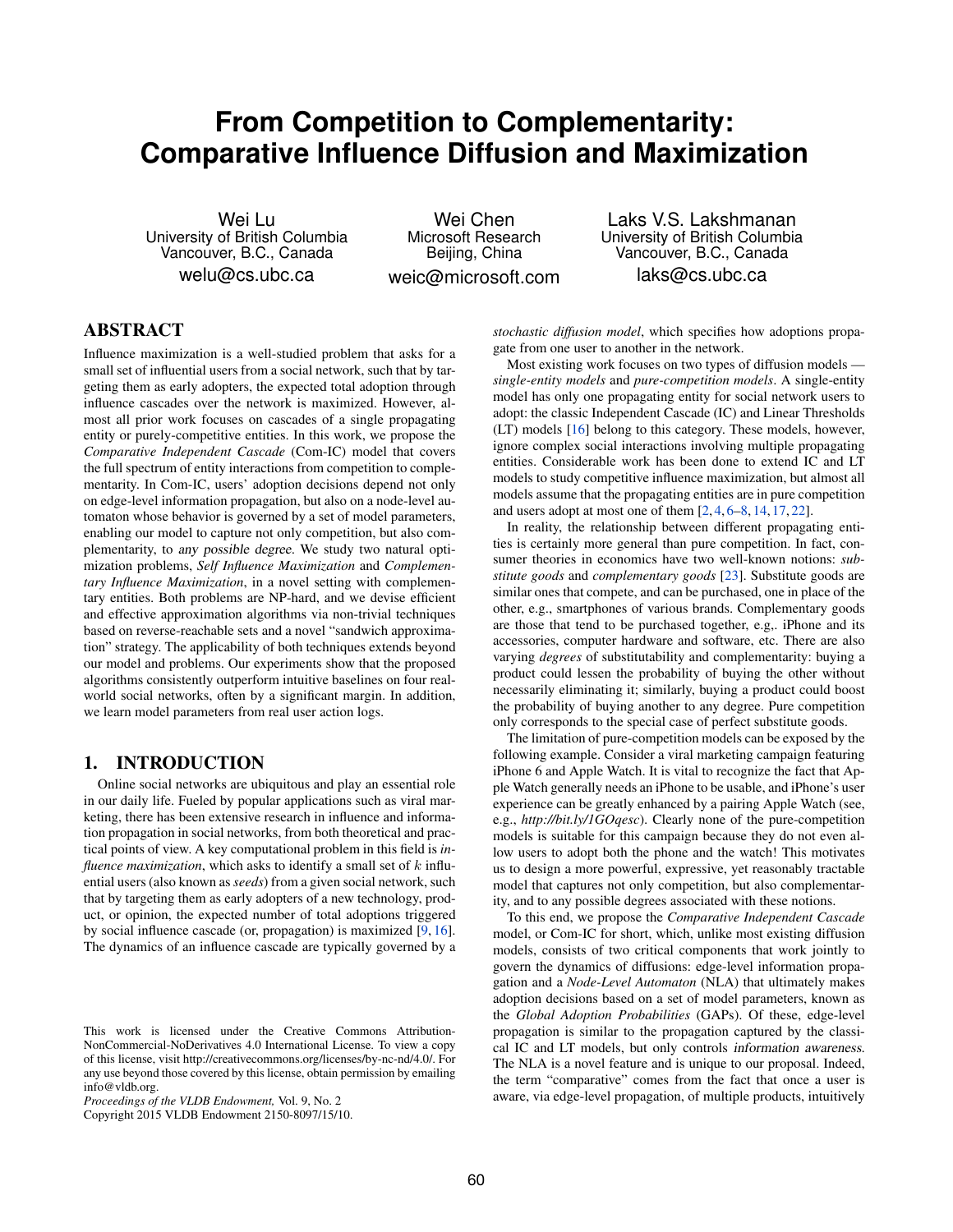she makes a comparison between them by "running" her NLA. Notice that "comparative" subsumes "competitive" and "complementary" as special cases. In theory, the Com-IC model is able to accommodate any number of propagating entities (items) and cover the entire spectrum from competition to complementarity between pairs of items, reflected by the values of GAPs. In this work, as the first step toward comparative influence diffusion and viral marketing, we focus on the case of two items. At any time, w.r.t. any item  $A$ , a user in the network is in one of the following four states: *A-idle*, *A-suspended*, *A-rejected*, or *A-adopted*. The NLA sets out probabilistic transition rules between states, and different GAPs are applied based on *a given user's state w.r.t. the other item B and the relationship between A and B.* Intuitively, competition (complementarity) is modeled as reduced probability (resp., increased probability) of adopting the second item after the first item is already adopted. After a user adopts an item, she propagates this information to her neighbors in the network, making them aware of the item. The neighbor may adopt the item with a certain probability, as governed by her NLA.

We then define two novel optimization problems for two complementary items *A* and *B*. Our first problem, *Self Influence Maximization (*SELFINFMAX*)*, asks for *k* seeds for *A* such that given a fixed set of *B*-seeds, the expected number of *A*-adopted nodes is maximized. The second one, *Complementary Influence Maximization (*COMPINFMAX*)*, considers the flip side of SELFINFMAX: given a fixed set of *A*-seeds, find a set of *k* seeds for *B* such that the expected increase in *A*-adopted nodes thanks to *B* is maximized. *To the best of our knowledge, we are the first to systematically study influence maximization for complementary items.*

We show that both problems are NP-hard under Com-IC. Moreover, two important properties, *submodularity* and *monotonicity* (see [§2\)](#page-1-0), which would allow a greedy approximation algorithm frequently used for influence maximization, do not hold in unrestricted Com-IC model. Even when we restrict Com-IC to mutual complementarity, submodularity still does not hold in general.

To circumvent the aforementioned difficulties, we first show that submodularity holds for a subset of the complementary parameter space. We then make a non-trivial extension to the *Reverse-Reachable Set* (RR-set) techniques [\[3,](#page-11-10) [24,](#page-11-11) [25\]](#page-11-12), originally proposed for influence maximization with single-entity models, to obtain effective and efficient approximation solutions to both SELFINFMAX and COMPINFMAX. Next, we propose a novel *Sandwich Approximation* (SA) strategy which, for a given non-submodular set function, provides an upper bound function and/or a lower bound function, and uses them to obtain data-dependent approximation solutions w.r.t. the original function. We further note that both techniques are applicable to a larger context beyond the model and problems studied in this paper: for RR-sets, we provide a new definition and general sufficient conditions not covered by [\[3,](#page-11-10) [24,](#page-11-11) [25\]](#page-11-12) that apply to a large family of influence diffusion models, while SA applies to the maximization of any non-submodular functions that are upper- and/or lower-bounded by submodular functions.

In experiments, we first learn GAPs from user action logs from two social networking sites – Flixster.com and Douban.com. We demonstrate that our approximation algorithms based on RR-sets and SA techniques consistently outperform several intuitive baselines, typically by a significant margin on real-world networks.

To summarize, we make the following contributions:

*•* We propose the Com-IC model to characterize influence diffusion dynamics of products with arbitrary degree of competition or complementarity, and identify a subset of the parameter space under which submodularity and monotonicity of influence spread hold, paving the way for approximation algorithms ([§3](#page-1-1) and [§5\)](#page-3-0).

*•* We propose two novel problems – Self Influence Maximization and Complementary Influence Maximization – for complementary products under the Com-IC model ([§4\)](#page-3-1).

*•* We show that both problems are NP-hard, and devise efficient and effective approximation solutions by non-trivial extensions to RRset techniques and by proposing Sandwich Approximation, both having applicability beyond this work ([§6\)](#page-4-0).

*•* We conduct empirical evaluations on four real-world social networks and demonstrate the superiority of our algorithms over intuitive baselines, and also propose a methodology for learning global adoption probabilities for the Com-IC model from user action logs of social networking sites ([§7\)](#page-9-0).

For lack of space, we omit some technical proofs and additional results; they are presented in the full version of this paper [\[1\]](#page-11-13).

# <span id="page-1-0"></span>2. BACKGROUND & RELATED WORK

Given a graph  $G = (V, E, p)$  where  $p : E \rightarrow [0, 1]$  specifies pairwise influence probabilities (or weights) between nodes, and  $k \in \mathbb{Z}_+$ , the *influence maximization* problem asks to find a set  $S \subseteq V$  of *k* seeds, activating which leads to the maximum expected number of active nodes (denoted  $\sigma(S)$ ) [\[16\]](#page-11-1). Under both IC and LT models, this problem is NP-hard; Chen et al. [\[10,](#page-11-14) [11\]](#page-11-15) showed computing  $\sigma(S)$  exactly for any  $S \subseteq V$  is #P-hard. Fortunately,  $\sigma(\cdot)$  is a *submodular* and *monotone* function of *S* for both IC and LT, which allows a simple greedy algorithm with an approximation factor of  $1-1/e-\epsilon$ , for any  $\epsilon > 0$  [\[16,](#page-11-1)[21\]](#page-11-16). A set function  $f: 2^U \rightarrow \mathbb{R}_{\geq 0}$  is submodular if for any  $S \subseteq T \subseteq U$  and any  $x \in U \setminus T$ ,  $f(\overline{S} \cup \{x\}) - f(S) \ge f(T \cup \{x\}) - T(S)$ , and monotone if  $f(S) \leq f(T)$  whenever  $S \subseteq T \subseteq U$ . Tang et al. [\[24,](#page-11-11) [25\]](#page-11-12) proposed new randomized approximation algorithms which are orders of magnitude faster than the original greedy algorithms in [\[16\]](#page-11-1).

In competitive influence maximization [\[2,](#page-11-2)[4,](#page-11-3)[6](#page-11-4)[–8,](#page-11-5)[14,](#page-11-6)[17](#page-11-7)[,22\]](#page-11-8) (also surveyed in [\[9\]](#page-11-0)), a common thread is the focus on pure competition, which only allows users to adopt at most one product or opinion. Most works are from the follower's perspective [\[2,](#page-11-2) [6,](#page-11-4) [7,](#page-11-17) [14\]](#page-11-6), i.e., given competitor's seeds, how to maximize one's own spread, or minimize the competitor's spread. [\[17\]](#page-11-7) aims to maximize the total influence spread of all competitors while ensuring fair allocation.

For viral marketing with non-competing items, Datta et al. [\[12\]](#page-11-18) studied influence maximization with items whose propagations are independent. Narayanam et al. [\[20\]](#page-11-19) studied a setting with two sets of products, where a product can be adopted by a node only when it has already adopted a corresponding product in the other set. Their model extends LT. We depart by defining a significantly more powerful and expressive model in Com-IC, compared to theirs which only covers the special case of *perfect complementarity*.

Myers and Leskovec analyzed Twitter data to study the effects of different cascades on users and predicted the likelihood of a user adopting a piece of information given the cascades to which the user was previously exposed [\[19\]](#page-11-20). McAuley et al. used logistic regression to learn substitute/complementary relationships between products from user reviews [\[18\]](#page-11-21). Both studies focus on data analysis and behavior prediction and do not provide diffusion modeling for competing and complementary items, nor do they study the influence maximization problem in this context.

# <span id="page-1-1"></span>3. COMPARATIVE IC MODEL

Review of Classical IC Model. In the IC model [\[16\]](#page-11-1), there is just one entity (e.g., idea or product) being propagated through the network. An instance of the model has a directed graph  $G = (V, E, p)$ where  $p: E \to [0, 1]$ , and a seed set  $S \subset V$ . For convenience, we use  $p_{u,v}$  for  $p(u,v)$ . At time step 0, the seeds are *active* and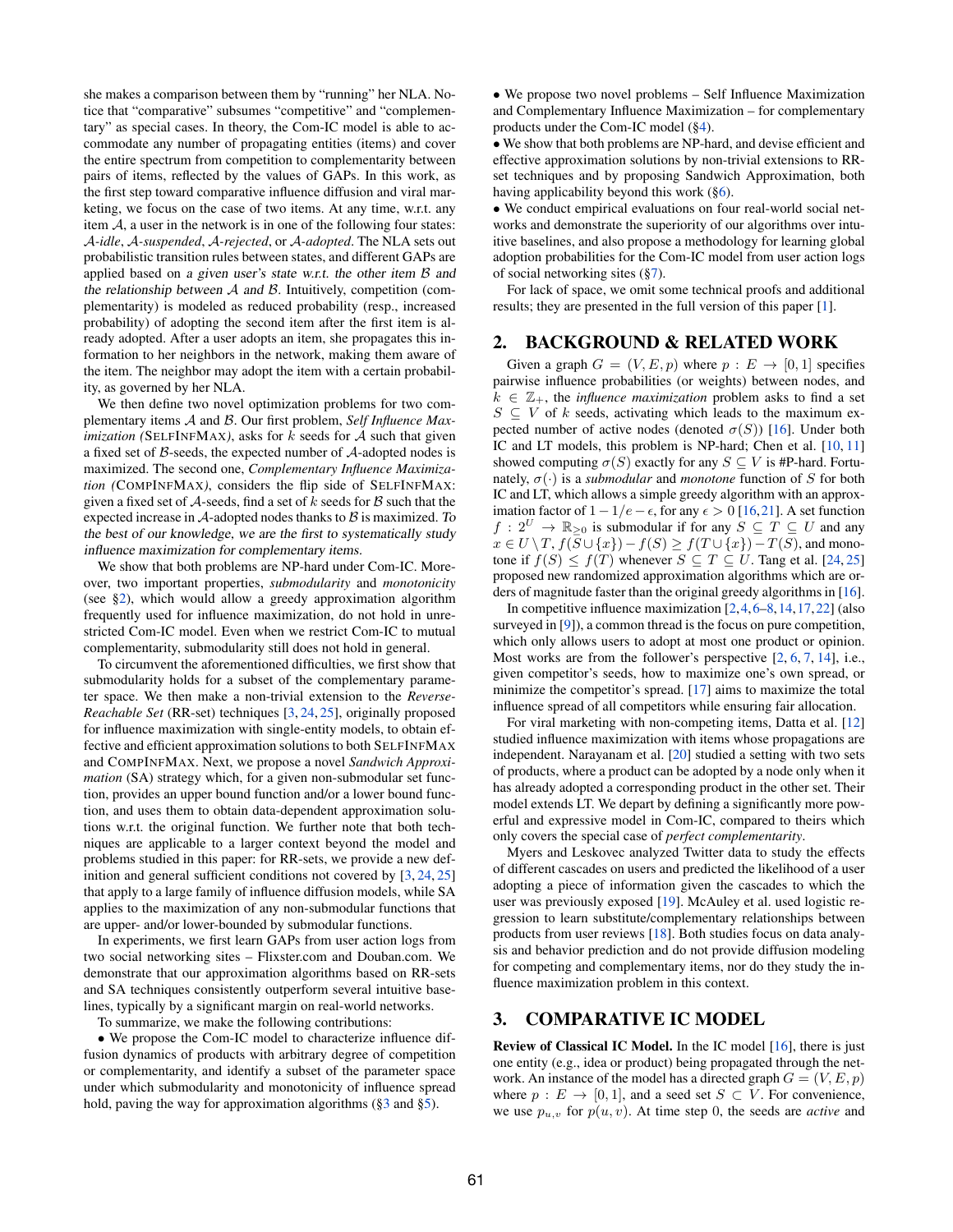<span id="page-2-0"></span>

Figure 1: Com-IC model: Node-level automaton for product *A*.

all other nodes are *inactive*. Propagation proceeds in discrete time steps. At time *t*, every node *u* that became active at  $t-1$  makes one attempt to activate each of its inactive out-neighbors *v*. This can be seen as node  $u$  "testing" if the edge  $(u, v)$  is "live" or "blocked". The out-neighbor *v* becomes active at *t* iff the edge is live. The propagation ends when no new nodes become active.

Key differences from IC model. In the *Comparative IC model* (Com-IC), there are at least two products. For ease of exposition, we focus on just two products *A* and *B* below. Each node can be in any of the states {*idle*, *suspended*, *adopted*, *rejected*} w.r.t. *each* of the products. All nodes are initially in the joint state of (*A*-idle, *B*-idle). One of the biggest differences between Com-IC and IC is the separation of information diffusion (edge-level) and the actual adoption decisions (node-level). Edges only control the information that flows to a node: e.g., when *u* adopts a product, its out-neighbor *v* may be informed of this fact. Once that happens, *v* uses its own node level automaton (NLA) to decide which state to transit to. This depends on *v*'s current state w.r.t. the two products as well as parameters corresponding to the state transition probabilities of the NLA, namely the Global Adoption Probabilities, defined below.

A concise representation of the NLA is in Figure [1.](#page-2-0) Each state is indicated by the label. The state diagram is self-explanatory. E.g., with probability  $q_{\mathcal{A}|\emptyset}$ , a node transits from a state where it's  $\mathcal{A}$ -idle to *A*-adopted, regardless of whether it was *B*-idle or *B*-suspended.

From the *A*-suspended state, it transits to *A*-adopted w.p.  $\rho_A$ and to *A*-rejected w.p.  $1 - \rho_{\mathcal{A}}$ . The probability  $\rho_{\mathcal{A}}$ , called *reconsideration probability*, as well as the reconsideration process will be explained below. Note that in a Com-IC diffusion process defined below, not all joint state is reachable from the initial (*A*-idle, *B*-idle) state, e.g., (*A*-idle, *B*-rejected). Since all unreachable states are irrelevant to adoptions, they are negligible (details in [\[1\]](#page-11-13)).

Global Adoption Probability (GAP). GAPs, consisting of four parameters  $\mathbf{Q} = (q_{\mathcal{A}|\emptyset}, q_{\mathcal{A}|\mathcal{B}}, q_{\mathcal{B}|\emptyset}, q_{\mathcal{B}|\mathcal{A}}) \in [0, 1]^4$  are important parameters of the NLA which decide the likelihood of adoptions after a user is informed of an item.  $q_{\mathcal{A}|\emptyset}$  is the probability that a user adopts *A* given that she is informed of *A* but not *B*-adopted, and  $q_{A|B}$  is the probability that a user adopts *A* given that she is already *B*-adopted. A similar interpretation applies to  $q_{\mathcal{B}|\emptyset}$  and  $q_{\mathcal{B}|\mathcal{A}}$ .

Intuitively, GAPs reflect the overall popularity of products and how they are perceived by the entire market. They are considered aggregate estimates and hence are not user specific in our model. We provide further justifications at the end of this section and describe a way to learn GAPs from user action log data in [§7.](#page-9-0)

GAPs enable Com-IC to model competition and complementarity, to arbitrary degrees. We say that *A competes* with *B* iff  $q_{\mathcal{B}|\mathcal{A}} \leq q_{\mathcal{B}|\emptyset}$ . Similarly, *A complements B* iff  $q_{\mathcal{B}|\mathcal{A}} \geq q_{\mathcal{B}|\emptyset}$ . We include the special case of  $q_{\mathcal{B}|\mathcal{A}} = q_{\mathcal{B}|\emptyset}$  in both cases above for convenience of stating our technical results, and it actually means that the propagation of  $\beta$  is completely independent of  $\mathcal{A}$  (*cf*. Lemma [3\)](#page-4-1). Competition and complementarity in the other direction are similar. The degree of competition and complementarity is determined by the difference between the two relevant GAPs, i.e.,  $|q_{\mathcal{B}|\mathcal{A}} - q_{\mathcal{B}|\emptyset}|$  and  $|q_{\mathcal{A}|\mathcal{B}} - q_{\mathcal{A}|\emptyset}|$ . For convenience, we use  $\mathbf{Q}^+$ to refer to any set of GAPs representing *mutual complementarity*:  $(q_{\mathcal{A}|\emptyset} \leq q_{\mathcal{A}|\mathcal{B}}) \wedge (q_{\mathcal{B}|\emptyset} \leq q_{\mathcal{B}|\mathcal{A}})$ , and similarly,  $\mathbf{Q}^-$  for GAPs

<span id="page-2-2"></span>**Global Iteration.** At every time step  $t \geq 1$ , for all nodes that became *A*- or *B*-adopted at  $t-1$ , their outgoing edges are tested for transition (1 below). After that, for each node *v* that has at least one in-neighbor (with a live edge) becoming  $A$ - and/or  $B$ -adopted at  $t - 1$ ,  $v$  is tested for possible state transition (2-4 below).

- **1. Edge transition.** For an untested edge  $(u, v)$ , flip a biased coin independently:  $(u, v)$  is *live* w.p.  $p_{u,v}$  and *blocked* w.p.  $1 - p_{u,v}$ . Each edge is tested at most once in the entire diffusion process.
- 2. Node tie-breaking. Consider a node *v* to be tested at time *t*. Generate a random permutation  $\pi$  of *v*'s in-neighbors (with live edges) that adopted at least one product at  $t - 1$ . Then, test  $v$  with each such in-neighbor *u* and *u*'s adopted item (*A* and/or *B*) following  $\pi$ . If there is a  $w \in N^-(v)$  adopting both *A* and *B*, then test both products, following their order of adoption by *w*.
- 3. Node adoption. Consider the case of testing an *A*-idle node *v* for adopting  $\overline{A}$  (Figure [1\)](#page-2-0). If *v* is *not B*-adopted, then w.p.  $q_{A|\emptyset}$ , it becomes *A*-adopted and w.p.  $1 - q_{\mathcal{A}|\emptyset}$  it becomes *A*-suspended. If *v* is *B*-adopted, then w.p.  $q_{\mathcal{A}|\mathcal{B}}$ , it becomes  $\mathcal{A}$ -adopted and w.p. 1 –  $q_{A|B}$  it becomes *A*-rejected. The case of adopting *B* is symmetric.
- 4. Node reconsideration. Consider an *A*-suspended node *v* that just adopts *B* at time *t*. Define  $\rho_A = \max\{q_{A|B} - q_{A|\emptyset}, 0\}/(1 - \frac{1}{2})$  $q_{\mathcal{A}|\emptyset}$ ). Then, *v reconsiders* to become *A*-adopted w.p.  $\rho_{\mathcal{A}}$ , or *A*rejected w.p.  $1 - \rho_{\mathcal{A}}$ . The case of reconsidering *B* is symmetric.

#### Figure 2: Com-IC model: diffusion dynamics

representing *mutual competition*:  $(q_{\mathcal{A}|\emptyset} \geq q_{\mathcal{A}|\mathcal{B}}) \land (q_{\mathcal{B}|\emptyset} \geq q_{\mathcal{B}|\mathcal{A}})$ . **Diffusion dynamics.** Let  $G = (V, E, p)$  be a directed social graph with pairwise influence probabilities. Let  $S_A$ ,  $S_B \subset V$  be the seed sets for *A* and *B*. Influence diffusion under Com-IC proceeds in discrete time steps. Initially, every node is *A*-idle and *B*-idle. At time step 0, every  $u \in S_A$  becomes *A*-adopted and every  $u \in S_B$ becomes *B*-adopted<sup>1</sup>. If  $u \in S_A \cap S_B$ , we randomly decide the order of *u* adopting *A* and *B* with a fair coin. For ease of understanding, we describe the rest of the diffusion process in a modular way in Figure [2.](#page-2-2) We use  $N^+(v)$  and  $N^-(v)$  to denote the set of out-neighbors and in-neighbors of *v*, respectively.

We draw special attention to *tie-breaking* and *reconsideration*. Tie-breaking is used when a node's in-neighbors adopt different products and try to inform the node at the same step. Node reconsideration concerns the situation that a node  $v$  did not adopt  $A$  initially but later after adopting  $\beta$  it may reconsider adopting  $\mathcal{A}$ : when *B* competes with *A* ( $q_{A|\emptyset} \geq q_{A|B}$ ), *v* will not reconsider adopting *A*, but when *B* complements *A* (specifically,  $q_{A|\emptyset} < q_{A|B}$ ), *v* will reconsider adopting *A*. In the latter case, the probability of adopting  $A$ ,  $\rho_A$ , is defined in such a way that the overall probability of adopting *A* is equal to  $q_{A|B}$  (since  $q_{A|B} = q_{A|\emptyset} + (1 - q_{A|\emptyset})\rho_A$ ).

Design Considerations. The design of Com-IC not only draws on the essential elements from a classical diffusion model (IC) stemming from mathematical sociology, but also closes a gap between theory and practice, in which diffusions typically do not occur just for one product or with just one mode of pure competition. With GAPs in the NLA, the model can characterize *any* possible relationship between two propagating entities: competition, complementarity, and any degree associated with them. GAPs are fully capable of handling asymmetric relationship between products. E.g., an Apple Watch  $(A)$  is complemented more by an iPhone  $(B)$  than the other way round: many functionalities of the watch are not usable without a pairing iPhone, but an iPhone is totally functional without a

<span id="page-2-1"></span><sup>&</sup>lt;sup>1</sup> No generality is lost in assuming seeds adopt an item without testing the NLA: for every  $v \in V$ , we can create two dummy nodes  $v_A$ ,  $v_B$  and edges  $(v_A, v)$  and  $(v_B, v)$  with  $p_{v_A, v} = p_{v_B, v} = 1$ .<br>Requiring seeds to go through NLA is equivalent to constraining that *A*-seeds (*B*-seeds) be selected from all  $v_A$ 's (resp.  $v_B$ 's).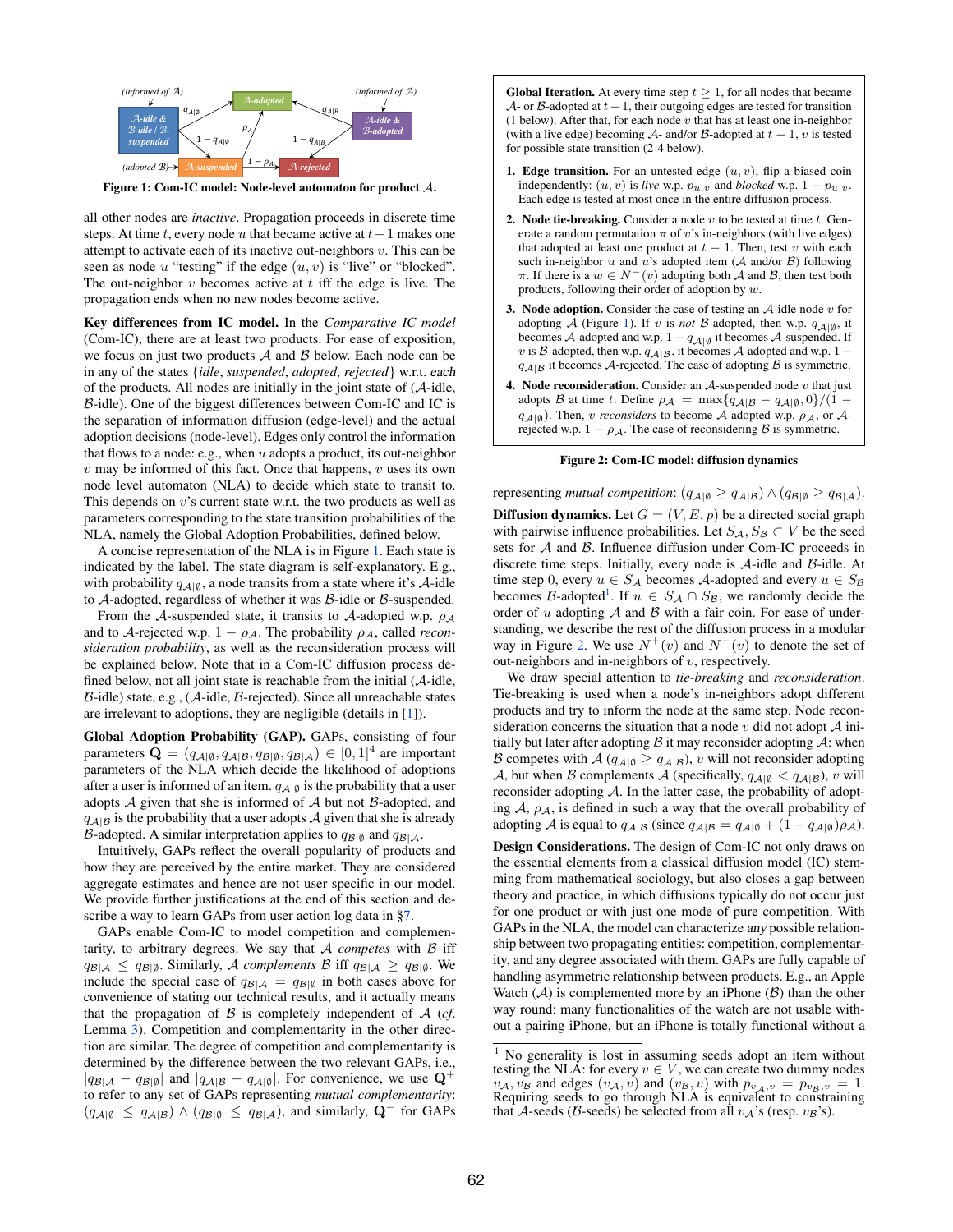watch. This asymmetric complementarity can be expressed by any GAPs satisfying  $(q_{A|B} - q_{A|\emptyset}) > (q_{B|A} - q_{B|\emptyset}) \geq 0$ . Furthermore, introducing NLA with GAPs and separating the propagation of product information from actual adoptions reflects Kalish's famous characterization of new product adoption [\[15\]](#page-11-22): customers go through two stages – *awareness* followed by *actual adoption*. In Kalish's theory, product awareness is propagated through word-ofmouth effects; after an individual becomes aware, she would decide whether to adopt the item based on other considerations. Edges in the network can be seen as information channels from one user to another. Once the channel is open (live), it remains so. This modeling choice is reasonable as competitive goods are typically of the same kind and complementary goods tend to be adopted together.

We remark that Com-IC encompasses previously-studied singleentity and pure-competition models as special cases. When  $q_{A|\emptyset}$  $q_{\mathcal{B}|\emptyset} = 1$  and  $q_{\mathcal{A}|\mathcal{B}} = q_{\mathcal{B}|\mathcal{A}} = 0$ , Com-IC reduces to the (purely) Competitive Independent Cascade model [\[9\]](#page-11-0). If, in addition, *qB|*; is 0, the model further reduces to the classic IC model.

# <span id="page-3-1"></span>4. FORMAL PROBLEM STATEMENTS

Many interesting optimization problems can be formulated under the expressive Com-IC model. In this work, we focus on influence maximization with *complementary propagating entities*, since competitive viral marketing has been studied extensively (see [§2\)](#page-1-0). In what follows, we propose two problems. The first one, *Self Influence Maximization* (SELFINFMAX), is a natural extension to the classical influence maximization problem [\[16\]](#page-11-1). The second one is the novel *Complementary Influence Maximization* (COMPINFMAX), where the objective is to maximize complementary effects (or "boost" the expected number of adoptions) by selecting the best seeds of a complementing good.

Given the seed sets  $S_A$ ,  $S_B$ , we first define  $\sigma_A(S_A, S_B)$  and  $\sigma_B(S_A, S_B)$  to be the expected number of *A*-adopted and *B*adopted nodes, respectively under the Com-IC model. Clearly, both  $\sigma_A$  and  $\sigma_B$  are real-valued bi-set functions mapping  $2^V \times 2^V$  to  $[0, |V|]$ , for any fixed Q. Unless otherwise specified, GAPs are not considered as arguments to  $\sigma_A$  and  $\sigma_B$  as **Q** is constant in a given instance of Com-IC. Also, for simplicity, we may refer to  $\sigma_A(\cdot, \cdot)$ as *A*-spread and  $\sigma_B(\cdot, \cdot)$  as *B*-spread. The following two problems are defined in terms of *A*-spread, without loss of generality.

PROBLEM 1 (SELFINFMAX). *Given a directed graph*  $G =$  $(V, E, p)$  *with pairwise influence probabilities, B-seed set*  $S_B \subset$ *V , a cardinality constraint k, and a set of GAPs* Q<sup>+</sup>*, find an*  $A$ *-seed set*  $S_A^* \subset V$  *of size k, such that the* expected number of *A*-adopted nodes *is maximized under Com-IC:*  $S_A^* \in$  $\arg \max_{T \subset V, |T| = k} \sigma_{\mathcal{A}}(T, S_{\mathcal{B}}).$ 

SELFINFMAX is obviously NP-hard, as it subsumes INFMAX under the classic IC model when  $S_B = \emptyset$  and  $q_{A|\emptyset} = q_{A|B} = 1$ . By a similar argument, it is #P-hard to compute the exact value of  $\sigma_A(S_A, S_B)$  and  $\sigma_B(S_A, S_B)$  for any given  $S_A$  and  $S_B$ .

PROBLEM 2 (COMPINFMAX). *Given a directed graph*  $G =$  $(V, E, p)$  *with pairwise influence probabilities, A-seed set*  $S_A \subset$ *V , a cardinality constraint k, and a set of GAPs* Q<sup>+</sup>*, find a B*-seed set  $S^*_{\mathcal{B}} \subseteq V$  *of size k such that the* expected increase (boost) in *A*-adopted nodes *is maximized under Com-IC:*  $S^*_{\mathcal{B}} \in$  $\arg \max_{T \subseteq V, |T| = k} [\sigma_{\mathcal{A}}(S_{\mathcal{A}}, T) - \sigma_{\mathcal{A}}(S_{\mathcal{A}}, \emptyset)].$ 

#### THEOREM 1. COMPINFMAX *is NP-hard.*

From the formulation of COMPINFMAX, we can intuitively see that the placement of *B*-seeds will be heavily dependent on the existing  $A$ -seeds. For example, if  $S_A$  and  $S_B$  are in two different connected components of the graph, then evidently the boost is zero. In contrast, if they are rather close and can influence roughly the same region in the graph, the boost is likely to be high. Indeed, for the special case where  $q_{\mathcal{B}|\emptyset} = 1$  and  $k \geq |S_{\mathcal{A}}|$ , directly "copying" *A*-seeds to be *B*-seeds will give the optimal boost. However, this in no way diminishes the value of this problem, as the NP-hardness remains as long as  $q_{\mathcal{B}|\emptyset} \neq 1$  or  $k < |S_{\mathcal{A}}|$ .

THEOREM 2. *For* COMPINFMAX, when  $q_{\mathcal{B}|\emptyset} = 1$  and  $k \geq$  $|S_A|$ , we can solve the problem optimally by setting  $S_B^*$  to be  $S_A \cup$ *X, where X is an arbitrary set in*  $V \setminus S_A$  *with size*  $k - |S_A|$ *, that*  $i\in \sigma_{\mathcal{A}}(S_{\mathcal{A}}, S_{\mathcal{A}} \cup X) = \max_{T \subseteq V, |T| = k} \sigma_{\mathcal{A}}(S_{\mathcal{A}}, T)$ .

# <span id="page-3-0"></span>5. PROPERTIES OF Com-IC

Since neither of SELFINFMAX and COMPINFMAX can be solved in PTIME unless  $P = NP$ , we explore approximation algorithms by studying submodularity and monotonity for Com-IC, which may pave the way for designing approximation algorithms. Note that  $\sigma_A$  is a bi-set function taking arguments  $S_A$ and  $S_B$ , so we analyze the properties w.r.t. each of the two arguments. As appropriate, we refer to the properties of  $\sigma_A$  w.r.t. *S<sup>A</sup>* (*SB*) as *self-monotonicity* (resp., *cross-monotonicity*) and *selfsubmodularity* (resp., *cross-submodularity*).

# <span id="page-3-2"></span>5.1 An Equivalent Possible World Model

To facilitate a better understanding of Com-IC and our analysis on submodularity, we define a *Possible World (PW) model* that provides an equivalent view of the Com-IC model. Given a graph  $G = (V, E, p)$  and a diffusion model, a possible world consists of a *deterministic graph* sampled from a probability distribution over all subgraphs of *G*. For Com-IC, we also need some variables for each node to fix the outcomes of random events in relation to the NLA (adoption, tie-breaking, and reconsideration), so that influence cascade is fully deterministic in a single possible world.

Generative Rules. Retain each edge  $(u, v) \in E$  w.p.  $p_{u,v}$  (live edge) and drop it w.p.  $1 - p_{u,v}$  (*blocked* edge). This generates a possible world *W* with  $G_W = (V, E_W)$ ,  $E_W$  being the set of live edges. Next,  $\forall$  node  $v \in V$ : (*i*) choose "thresholds"  $\alpha_{\mathcal{A}}^{v,W}$  and  $\alpha_{\mathcal{B}}^{v,W}$  independently and uniformly at random from [0, 1], for comparison with GAPs in adoption decisions (when *W* is clear from context, we write  $\alpha^v_A$  and  $\alpha^v_B$ ); (*ii*) generate a random permutation  $\pi_v$  of all in-neighbors  $u \in N^-(v)$  (for tie-breaking); (*iii*) sample a discrete value  $\tau_v \in \{A, B\}$ , where each value has a probability of 0*.*5 (used for tie-breaking in case *v* is a seed of both *A* and *B*).

Deterministic cascade in a PW. At time step 0, nodes in *S<sup>A</sup>* and *S<sup>B</sup>* first become *A*-adopted and *B*-adopted, respectively (ties, if any, are broken based on  $\tau_v$ ). Then, iteratively for each step  $t \geq$ 1, a node *v* becomes "reachable" by *A* at time step *t* if *t* is the length of a shortest path from any seed  $u \in S_A$  to *v* consisting entirely of live edges and *A*-adopted nodes. Node *v* then becomes *A*-adopted at step *t* if  $\alpha_A^v \leq x$ , where  $x = q_{A|\emptyset}$  if *v* is not *B*adopted, otherwise  $x = q_{\mathcal{A}|\mathcal{B}}$ . For re-consideration, suppose *v* just becomes *B*-adopted at step *t*, while being *A*-suspended (i.e., *v* was reachable by *A* before *t* steps but  $\alpha_{\mathcal{A}}^v > q_{\mathcal{A}|\emptyset}$ . Then, *v* adopts *A* if  $\alpha_A^v \leq q_{A|B}$ . The reachability and reconsideration tests of *B* are symmetric. For *tie-breaking*, if *v* is reached by both *A* and *B* at *t*, the permutation  $\pi_v$  is used to determine the order in which A and *B* are considered. In addition, if *v* is reached by *A* and *B* from the same in-neighbor, e.g., *u*, then the informing order follows the order in which *u* adopts *A* and *B*.

The following lemma establishes the equivalence between this possible world model and Com-IC. This allows us to analyze monotonicity and submodularity using the PW model only.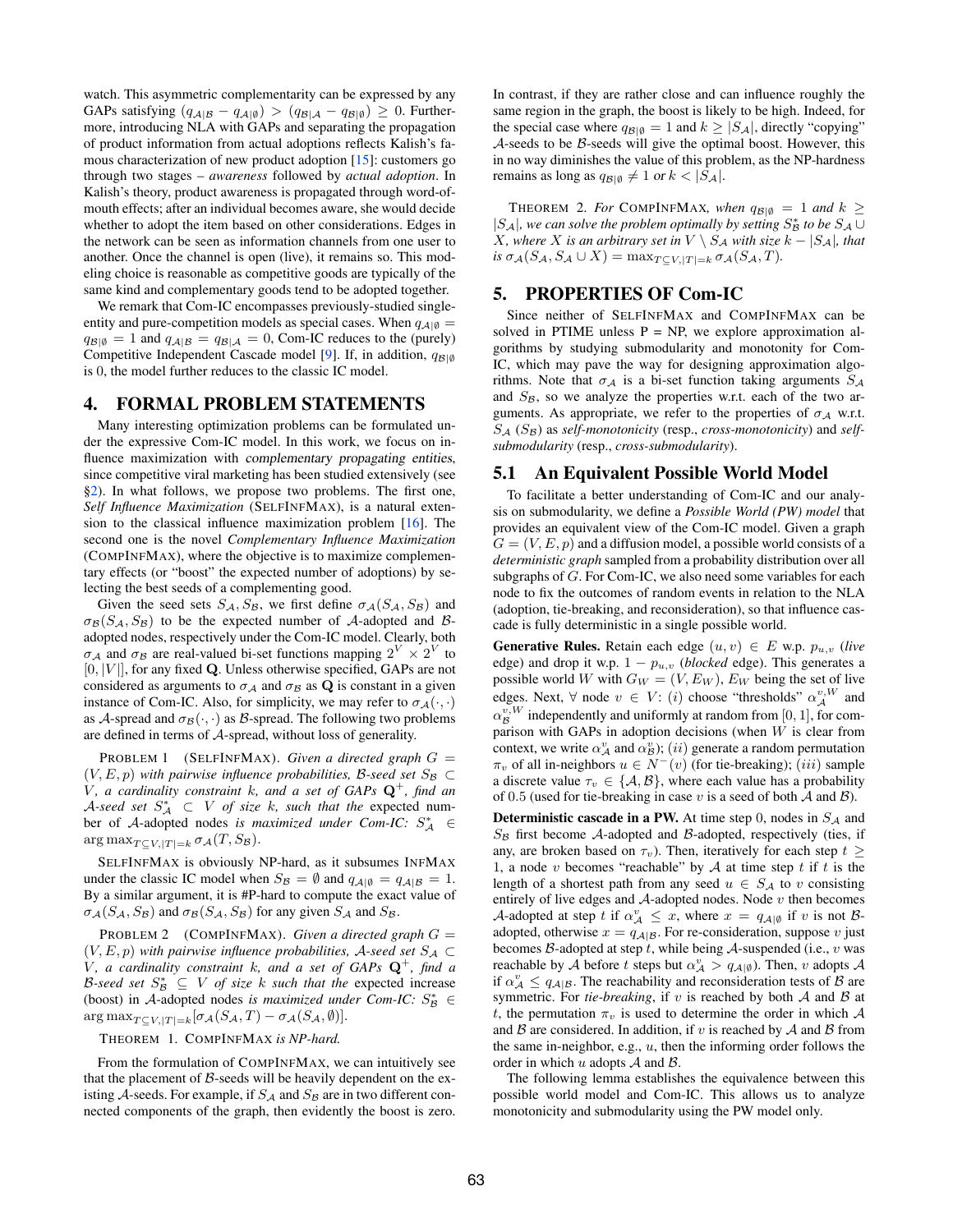LEMMA 1. *For any fixed A-seed set S<sup>A</sup> and B-seed set SB, the joint distributions of the sets of A-adopted nodes and B-adopted nodes obtained* (*i*) *by running a Com-IC diffusion from S<sup>A</sup> and S<sup>B</sup> and* (*ii*) *by randomly sampling a possible world W and running a deterministic cascade from S<sup>A</sup> and S<sup>B</sup> in W, are the same.*

Remarks on Monotonicity. It turns out that when *A* competes with  $\beta$  while  $\beta$  complements  $\beta$ , monotonicity does not hold in general (see [\[1\]](#page-11-13) for counter-examples). However, these cases are rather unnatural, and thus we next focus on mutual competition  $(Q^{-})$  and mutural complementary cases  $(Q^+)$ , for which we can show selfand cross-monotonicity do hold.

<span id="page-4-5"></span>THEOREM 3. For any fixed B-seed set  $S_B$ ,  $\sigma_A(S_A, S_B)$  is *monotonically increasing in*  $S_A$  *for any set of GAPs in*  $\mathbf{Q}^+$  *and*  $\mathbf{Q}^-$ . Also,  $\sigma_A(S_A, S_B)$  *is monotonically increasing in*  $S_B$  *for any GAPs in*  $\mathbf{Q}^+$ *, and monotonically decreasing in*  $S_B$  *for any*  $\mathbf{Q}^-$ *.* 

# 5.2 Submodularity in Complementary Setting

Next, we analyze self-submodularity and cross-submodularity for mutual complementary cases  $(Q^+)$  that has direct impact on SELFINFMAX and COMPINFMAX. The analysis for  $Q^-$  is in [\[1\]](#page-11-13).

For self-submodularity, we show that it is satisfied in the case of "one-way complementarity", i.e.,  $\beta$  complements  $\mathcal{A}$  ( $q_{\mathcal{A}|\emptyset} \leq$  $q_{\mathcal{A}|\mathcal{B}}$ ), but *A* does not affect *B* ( $q_{\mathcal{B}|\emptyset} = q_{\mathcal{B}|\mathcal{A}}$ ), or vise versa (Theo-rem [4\)](#page-4-2). We will also show the  $\sigma_A$  is cross-submodular in  $S_B$  when  $q_{\mathcal{B}|\mathcal{A}} = 1$  (Theorem [5\)](#page-4-3). However, both properties are not satisfied in general (see [\[1\]](#page-11-13) for counter-examples). We give two useful lemmas first, and thanks to Lemma [2](#page-4-4) below, we may assume w.l.o.g. that tie-breaking always favors *A* in complementary cases.

<span id="page-4-4"></span>LEMMA 2. *Consider any Com-IC instance with* Q<sup>+</sup>*. Given fixed*  $A$ *- and B-seed sets, for all nodes*  $v \in V$ *, all permutations of v's in-neighbors are equivalent in determining if v becomes A-adopted and B-adopted, and thus the tie-breaking rule is not needed for mutual complementary case.*

<span id="page-4-1"></span>LEMMA 3. *In the Com-IC model, if B is indifferent to A (i.e.,*  $q_{B|A} = q_{B|\emptyset}$ , then for any fixed B seed set  $S_B$ , the probability dis*tribution over sets of B-adopted nodes is independent of A-seed set. Symmetrically, the probability distribution over sets of A-adopted nodes is also independent of B-seed set if A is indifferent to B.*

<span id="page-4-2"></span>THEOREM 4. *For any instance of Com-IC model with*  $q_{\mathcal{A}|\emptyset} \leq$  $q_{\mathcal{A}|\mathcal{B}}$  *and*  $q_{\mathcal{B}|\emptyset} = q_{\mathcal{B}|\mathcal{A}}$ *, (i).*  $\sigma_{\mathcal{A}}$  *is* self-submodular *w.r.t. A seed set*  $S_A$ *, for any fixed B-seed set*  $S_B$ *.* (*ii*)*.*  $\sigma_B$  *is* self-submodular *w.r.t. B seed set S<sup>B</sup> and is independent of A-seed set SA.*

PROOF. First, (*ii*) holds trivially. By Lemma [3,](#page-4-1) *A* does not affect *B*'s diffusion in any sense. Thus,  $\sigma_B(S_A, S_B) = \sigma_B(\emptyset, S_B)$ . It can be shown that the function  $\sigma_{\mathcal{B}}(\emptyset, S_{\mathcal{B}})$  is both monotone and submodular w.r.t.  $S_B$ , for any  $q_{B|\emptyset}$ , through a straightforward extension to the proof of Theorem 2.2 in Kempe et al. [\[16\]](#page-11-1).

For  $(i)$ , first we fix a possible world *W* and a *B*-seed set  $S_B$ . Let  $\Phi_{\mathcal{A}}^{W}(S_{\mathcal{A}})$  be the set of  $\mathcal{A}$ -adopted nodes in possible world *W* with *A*-seed set  $S_A$  ( $S_B$  omitted when it is clear from the context). Consider two sets  $S \subseteq T \subseteq V$ , some node  $u \in V \setminus T$ , and finally a node  $v \in \Phi_{\mathcal{A}}^{W}(T \cup \{u\}) \setminus \Phi_{\mathcal{A}}^{W}(T)$ . There must exist a live-edge path  $P_A$  from  $T \cup \{u\}$  consisting entirely of *A*-adopted nodes. We denote by  $w_0 \in T \cup \{u\}$  the origin of  $P_A$ .

We first prove a key claim:  $P_A$  remains  $A$ -adopted when  $S_A$  =  $\{w_0\}$ . Consider any node  $w_i \in P_A$ . In this possible world, if  $\alpha^{w_i}_{\mathcal{A}} \leq q_{\mathcal{A}|\emptyset}$ , then regardless of the diffusion of  $\mathcal{B}$ ,  $w_i$  will adopt  $\mathcal{A}$ as long as its predecessor  $w_{i-1}$  adopts *A*. If  $q_{\mathcal{A}|\emptyset} < \alpha_{\mathcal{A}}^{w_i} \leq q_{\mathcal{A}|\mathcal{B}}$ , then there must also be a live-edge path  $P_B$  from  $S_B$  to  $w_i$  that consists entirely of *B*-adopted nodes, and it boosts  $w_i$  to adopt  $A$ .

Since  $q_{\mathcal{B}|\emptyset} = q_{\mathcal{B}|\mathcal{A}}, \mathcal{A}$  has no effect on  $\mathcal{B}$ -propagation (Lemma [3\)](#page-4-1), and  $P_B$  always exists and all nodes on  $P_B$  would still be  $B$ -adopted through  $S_B$  (fixed) irrespective of  $A$ -seeds. Thus,  $P_B$  always boosts *w*<sub>i</sub> to adopt *A* as long as  $w_{i-1}$  is *A*-adopted. Hence, the claim holds by a simple induction on  $P_A$  starting from  $w_0$ .

Then, it is easy to see  $w_0 = u$ . Suppose otherwise, then  $w_0 \in T$ must be true. By the claim above and self-monotonicity of  $\sigma_A$  (The-orem [3\)](#page-4-5),  $v \in \Phi_{\mathcal{A}}^{W}(\{w_0\})$  implies  $w \in \Phi_{\mathcal{A}}^{W}(T)$ , a contradiction. Therefore, we have  $v \notin \Phi_A^W(S)$  and  $v \in \Phi_A^W(S \cup \{u\})$ . This by definition implies  $|\Phi_A^W(\cdot)|$  is submodular for any *W* and *S<sub>B</sub>*, which is sufficient to show that  $\sigma_A(S_A, S_B)$  is submodular in  $S_A$ .  $\square$ 

<span id="page-4-3"></span>THEOREM 5. *In any instance of Com-IC with mutual complementarity*  $\mathbf{Q}^+$ ,  $\sigma_A$  *is* cross-submodular *w.r.t. B*-seed set *S<sub>B</sub>*, for any *fixed A-seed set, as long as*  $q_{\mathcal{B}|\mathcal{A}} = 1$ *.* 

PROOF. We first fix an *A*-seed set *SA*. Consider any possible world *W*. Let  $\Psi_A^W(S_B)$  be the set of *A*-adopted nodes in *W* with *B* seed-set *S<sub>B</sub>* (and *A*-seed set *S<sub>A</sub>*). Consider *B*-seed sets  $S \subseteq T \subseteq$ *V* and another *B*-seed  $u \in V \setminus T$ . It suffices to show that for any  $v \in \Psi_{\mathcal{A}}^{W}(T \cup \{u\}) \setminus \Psi_{\mathcal{A}}^{W}(T)$ , we have  $v \in \Psi_{\mathcal{A}}^{W}(S \cup \{u\}) \setminus \Psi_{\mathcal{A}}^{W}(S)$ .

Let an *A-path* be a live-edge path from some *A*-seed such that all nodes on the path adopt *A*, and *B*-path is defined symmetrically. If a node *w* has  $\alpha_{\mathcal{A}}^w \leq q_{\mathcal{A}|\emptyset}$ , we say that *w* is *A-ready*, meaning that *w* is ready for *A* and will adopt *A* if it is informed of *A*, regardless of its status on *B*. We say a path from *S<sup>A</sup>* is an *A-ready path* if all nodes on the path (except the starting *A*-seed) are *A*ready. It is clear that all nodes on an *A*-ready path would always adopt *A* regardless of *B*-seeds. We define *B*-ready nodes and paths symmetrically. We can show the following claim (proofs in [\[1\]](#page-11-13)).

<span id="page-4-7"></span>CLAIM 1. *On any A-path PA, if some node w adopts B and all nodes before w on P<sup>A</sup> are A-ready, then every node following w on P<sup>A</sup> adopts both A and B, regardless of the actual B-seed set.*

Now consider the case of  $S_B = T \cup \{u\}$  first. Since  $v \in \Psi_A^W(T \cup$  $\{u\}$ , there must be an *A*-path *P<sub>A</sub>* from some node  $w_0 \in S_A$  to *v*. If path *P<sup>A</sup>* is *A*-ready, then regardless of *B* seeds, all nodes on *P<sup>A</sup>* would always be *A*-adopted, but this contradicts the assumption that  $v \notin \Psi_{\mathcal{A}}^{W}(T)$ . Therefore, there exists some node *w* that is not *A*-ready, i.e.,  $q_{A|\emptyset} < \alpha_A^w \le q_{A|B}$ . Let *w* be the first non-*A*-ready node on path  $P_A$ . Then  $w$  must have adopted  $B$  to help it adopt  $A$ , and  $\alpha_B^w \le q_{\mathcal{B}|\emptyset}$ . We can show the following key claim.

<span id="page-4-6"></span>CLAIM 2. *There is a B-path*  $P_B$  *from some B-seed*  $x_0 \in T \cup$  $\{u\}$  *to w, such that even if*  $x_0$  *is the only B*-seed, *w still adopts B*.

With the key Claim [2,](#page-4-6) the rest of the proof follows the standard argument as in the other proofs. In particular, since even when  $x_0$ is the only *B*-seed, *w* can still be *B*-adopted, then by Claim [1,](#page-4-7) *v* would be *A*-adopted in this case. Thus we know that  $x_0$  must be  $u$ , because otherwise it contradicts our assumption that  $v \notin \Psi_{\mathcal{A}}^W(T)$ (also relying on the cross-monotonicity proof made for Theorem [3\)](#page-4-5). Then again by the cross-monotonicity, we know that  $v \in \Psi_{\mathcal{A}}^{W}(S \cup$  ${u}$ , but  $v \notin \Psi_{\mathcal{A}}^{W}(S)$ . This completes our proof.

# <span id="page-4-0"></span>6. APPROXIMATION ALGORITHMS

We first review the state-of-the-art in influence maximization and then derive a general framework  $(\S6.1)$  to obtain approximation algorithms for SELFINFMAX ([§6.2\)](#page-5-1) and COMPINFMAX ([§6.3\)](#page-7-0).

TIM algorithm. For influence maximization, Tang et al. [\[25\]](#page-11-12) proposed the *Two-phase Influence Maximization (TIM)* algorithm that produces a  $(1-1/e-\epsilon)$ -approximation with at least  $1-|V|^{-\ell}$  probability in  $O((k+\ell)(|E|+|V|)\log |V|/\epsilon^2)$  expected running time. It is based on the concept of *Reverse-Reachable sets (RR-sets)* [\[3\]](#page-11-10),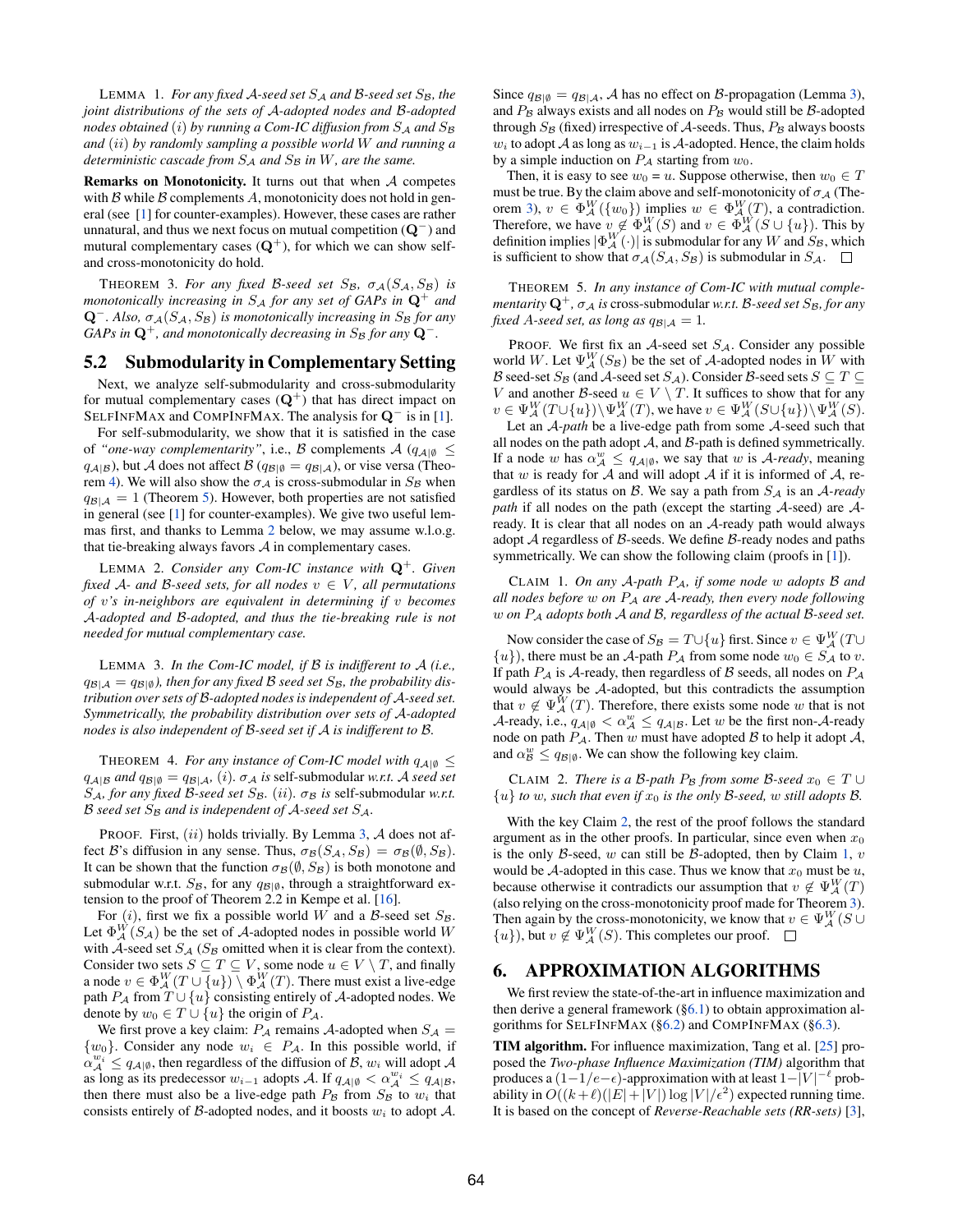and applies to the Triggering model [\[16\]](#page-11-1) that generalizes both IC and LT. TIM is *orders of magnitude faster than greedy algorithm with Monte Carlo simulations [\[16\]](#page-11-1), while still giving approximation solutions with high probability*. Recently they propose a new improvement [\[24\]](#page-11-11), which significantly reduces the number of RRsets generated using martingale analysis. To tackle SELFINFMAX and COMPINFMAX, we primarily focus on the challenging task of correctly generating RR-sets in Com-IC and other more general models, which is orthogonal to the contributions of [\[24\]](#page-11-11). Hereafter we focus on the framework of [\[25\]](#page-11-12). Due to the much more complex dynamics involved in Com-IC, adapting TIM to solve SELFINF-MAX and COMPINFMAX is far from trivial, as we shall show.

**Reverse-Reachable Sets.** In a deterministic (directed) graph  $G'$  =  $(V', E')$ , for a fixed  $v \in V'$ , all nodes that can reach *v* form an *RRset* rooted at  $v$  [\[3\]](#page-11-10), denoted  $R(v)$ . A *random* RR set encapsulates two levels of randomness: (*i*) a "root" node *v* is randomly chosen from the graph, and (*ii*) a deterministic graph is sampled according to a certain probabilistic rule that retains a subset of edges from the graph. E.g., for the IC model, each edge  $(u, v) \in E$  is removed w.p.  $(1-p_{u,v})$ , independently. TIM first computes a lower bound on the optimal solution value and uses this bound to derive the number of random RR-sets to be sampled, denoted  $\theta$ . To guarantee approximation solutions,  $\theta$  must satisfy:

$$
\theta \ge \epsilon^{-2} (8 + 2\epsilon)|V| \cdot \frac{\ell \log |V| + \log { |V| \choose k} + \log 2}{OPT_k}, \quad (1)
$$

where  $OPT_k$  is the optimal influence spread achievable amongst all size- $k$  sets, and  $\epsilon$  represents the trade-off between efficiency and quality: a smaller  $\epsilon$  implies more RR-sets (longer running time), but gives a better approximation factor. The approximation guarantee of TIM relies on a key result from [\[3\]](#page-11-10), re-stated here:

<span id="page-5-3"></span>PROPOSITION 1 (LEMMA 9 IN [\[25\]](#page-11-12)). *Fix a set*  $S \subseteq V$  *and a node*  $v \in V$ *. Under the Triggering model, let*  $\rho_1$  *be the probability that S activates v in a cascade, and*  $\rho_2$  *be the probability that S overlaps with a random RR-set*  $R(v)$  *rooted at v. Then,*  $\rho_1 = \rho_2$ *.* 

## <span id="page-5-0"></span>6.1 A General Solution Framework

We use Possible World (PW) models to generalize the theory in [\[3,](#page-11-10) [25\]](#page-11-12). For a generic stochastic diffusion model *M*, an *equivalent* PW model  $M'$  is a model that specifies a distribution over  $W$ , the set of all possible worlds, where influence diffusion in each possible world in  $W$  is deterministic. Further, given a seed set (or two seed sets  $S_A$  and  $S_B$  as in Com-IC), the distribution of the sets of active nodes (or *A*- and *B*-adopted nodes in Com-IC) in *M* is the same as the corresponding distribution in  $M'$ . Then, we define a generalized concept of *RR-set* through the PW model:

<span id="page-5-2"></span>DEFINITION 1 (GENERAL RR-SET). *For each possible world*  $W \in W$  *and a given node v* (*a.k.a. root*), the reverse reachable set (RR-set) of *v* in *W, denoted by*  $R_W(v)$ *, consists of all nodes u such that the singleton set {u} would activate v in W.* A random *RR-set of v is a set*  $R_W(v)$  *where W is randomly* sampled from  $\mathcal W$  using the probability distribution given in  $M'.$ 

It is easy to see that Definition [1](#page-5-2) encompasses the RR-set definition in [\[3,](#page-11-10) [25\]](#page-11-12) for IC, LT, and Triggering models as special cases. For the entire solution framework to work, the key property that RR-sets need to satisfy is the following:

<span id="page-5-5"></span>DEFINITION 2 (ACTIVATION EQUIVALENCE PROPERTY). Let  $M$  be a stochastic diffusion model and  $M'$  be its equivalent *possible world model. Let*  $G = (V, E, p)$  *be a graph. Then, RR-sets have the* Activation Equivalence Property *if for any fixed*  $S \subseteq V$  *and any fixed*  $v \in V$ *, the probability that S activates v* 

*according to M is the same as the probability that S overlaps with a random RR-set generated from*  $v$  *in a possible world in*  $M'$ *.* 

As shown in [\[25\]](#page-11-12), the entire correctness and complexity analysis is based on the above property, and in fact in their latest improvement [\[24\]](#page-11-11), they directly use this property as the definiton of general RR-sets. Proposition [1](#page-5-3) shows that the activation equivalence property holds for the triggering model. We now provide *a more general sufficient condition for the activation equivalence property to hold* (Lemma [5\)](#page-5-4), which gives *concrete conditions on when the RR-set based framework would work*. More specifically, we show that for any diffusion model  $M$ , if there is an equivalent PW model  $M'$  of which all possible worlds satisfy the following two properties, then RR-sets have the activation equivalence property.

**Possible World Properties.** *(P1):* Given two seed sets  $S \subseteq T$ , if a node *v* can be activated by *S* in a possible world *W*, then *v* shall also be activated by  $T$  in  $W$ . *(P2)*: If a node  $v$  can be activated by *S* in a possible world *W*, then there exists  $u \in S$  such that the singleton seed set  $\{u\}$  can also activate *v* in *W*. In fact, *(P1)* and *(P2)* are equivalent to monotonicity and submodularity, as we formally state below.

<span id="page-5-6"></span>LEMMA 4. Let *W* be a fixed possible world. Let  $f_v, W(S)$  be *an indicator function that takes on* 1 *if S can activate v in W, and* 0 *otherwise. Then,*  $f_{v,W}(\cdot)$  *is* monotone *and* submodular *for all*  $v \in V$  *if and only if both* (P1) and (P2) are satisfied in W.

<span id="page-5-8"></span><span id="page-5-4"></span>LEMMA 5. Let  $M$  be a stochastic diffusion model and  $M'$  be *its equivalent possible world model. If*  $M'$  *satisfies Properties (P1) and (P2), then the RR-sets as defined in Definition [1](#page-5-2) have the activation equivalence property as in Definition [2.](#page-5-5)*

Comparing with directly using the activation equivalence property as the RR-set definition in [\[24\]](#page-11-11), our RR-set definition provides a more concrete way of constructing RR-sets, and our Lemmas [4](#page-5-6) and [5](#page-5-4) provide general conditions under which such constructions can ensure algorithm correctness. Algorithm [1,](#page-6-0) GeneralTIM, outlines a general solution framework based on RR-sets and TIM. It provides a probabilistic approximation guarantee for any diffusion models that satisfy *(P1)* and *(P2)*. Note that the estimation of a lower bound LB of  $OPT_k$  (line [1\)](#page-6-1) is orthogonal to our contributions and we refer the reader to [\[25\]](#page-11-12) for details. Finally, we have:

<span id="page-5-7"></span>THEOREM 6. *Suppose for a stochastic diffusion model M with an equivalent PW model M*<sup>0</sup> *, that for every possible world W and every*  $v \in V$ , the indicator function  $f_{v,W}$  is monotone & sub*modular. Then for influence maximization under M with graph*  $G = (V, E, p)$  *and seed set size k*, GeneralTIM *(Algorithm [1\)](#page-6-0) ap*-*plied on the general RR-sets (Definition [1\)](#page-5-2) returns a*  $(1 - 1/e - \epsilon)$ *approximate solution with at least*  $1 - |V|^{-\ell}$  *probability.* 

Theorem [6](#page-5-7) follows from Lemmas [4](#page-5-6) and [5,](#page-5-4) and the fact that all theoretical analysis of TIM relies only on the Chernoff bound and the activation equivalence property, "without relying on any other results specific to the IC model" [\[25\]](#page-11-12). Next, we describe how to generate RR-sets correctly for SELFINFMAX and COMPINFMAX under Com-IC (line [3](#page-6-2) of Algorithm [1\)](#page-6-0), which is much more complicated than IC/LT models [\[25\]](#page-11-12). We will first focus on submodular settings for SELFINFMAX (Theorem [4\)](#page-4-2) and COMPINFMAX (Theorem [5\)](#page-4-3). In [§6.4,](#page-8-0) we propose *Sandwich Approximation* to handle general Q<sup>+</sup> where submodularity does *not* hold.

#### <span id="page-5-1"></span>**6.2 Generating RR-Sets for SELFINFMAX**

We present two algorithms, RR-SIM and RR-SIM+, for generating random RR-sets per Definition [1.](#page-5-2) The overall algorithm for SELFINFMAX can be obtained by plugging RR-SIM or RR-SIM+ into GeneralTIM (Algorithm [1\)](#page-6-0).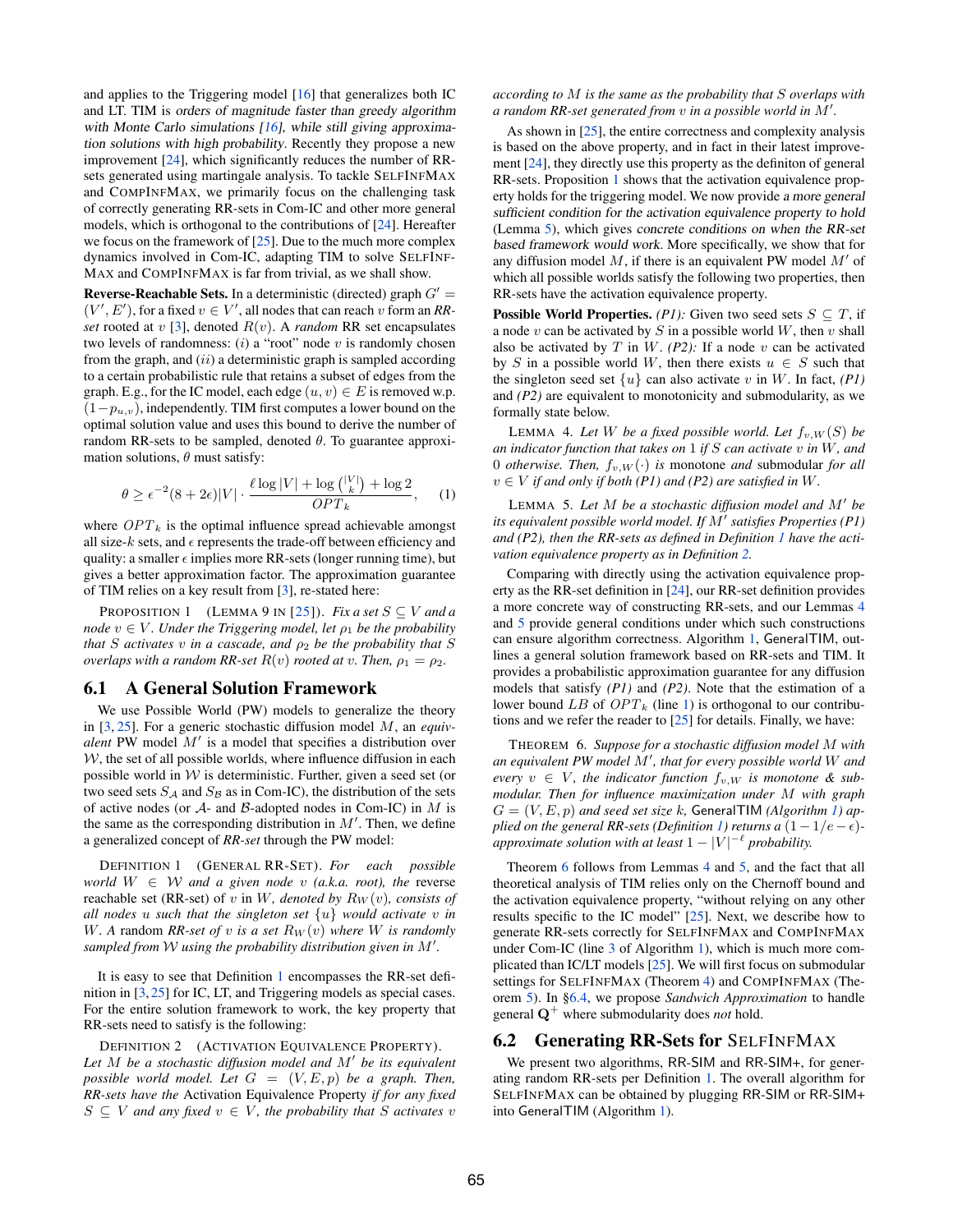#### Algorithm 1: GeneralTIM  $(G = (V, E, p), k, \epsilon, \ell)$

<span id="page-6-1"></span><span id="page-6-0"></span>

| $1$ $LB \leftarrow$ lower bound of $OPT_k$ estimated by method in [25] |
|------------------------------------------------------------------------|
| 2 compute $\theta$ using Eq. (1) with LB replacing $OPT_k$             |

- 
- <span id="page-6-2"></span>3  $\mathcal{R} \leftarrow$  generate  $\theta$  random RR-sets according to Definition [1](#page-5-2) // *for* SELFINFMAX*, use* RR*-*SIM *or* RR*-*SIM*+; for* COMPINFMAX*, use* RR*-*CIM 4 for  $i = 1$  to  $k$  do
- 5  $v_i \leftarrow$  the node appearing in the most RR-sets in  $\mathcal{R}$ <br>6  $S \leftarrow S \cup \{v_i\}$  // *S* was initialized as  $\emptyset$
- 6  $S \leftarrow S \cup \{v_i\}$  // *S* was initialized as  $\emptyset$ <br>
7 remove all RR-sets in which  $v_i$  appear
- remove all RR-sets in which  $v_i$  appears
- <sup>8</sup> return *S* as the seed set

According to Definition [1,](#page-5-2) for SELFINFMAX, the RR-set of a root *v* in a possible world *W*,  $R_W(v)$ , is the set of nodes *u* such that if  $u$  is the only  $A$ -seed,  $v$  would be  $A$ -adopted in  $W$ , given any fixed  $\beta$ -seed set  $S_{\beta}$ . By Theorems [3](#page-4-5) and [4](#page-4-2) (whose proofs indeed show that the indicator function  $f_{v,W}(S)$  is monotone and submodular), along with Lemmas [4](#page-5-6) and [5,](#page-5-4) we know that RR-sets following Definition [1](#page-5-2) have the activation equivalence property. We now focus on how to construct RR-sets following Definition [1.](#page-5-2) Recall that in Com-IC, adoption decisions for *A* are based on a number of factors such as whether *v* is reachable via a live-edge path from *S<sup>A</sup>* and its state w.r.t. *B* when reached by *A*. Note that  $q_{\mathcal{B}|\emptyset} = q_{\mathcal{B}|\mathcal{A}}$ implies that *B*-diffusion is independent of *A* (Lemma [3\)](#page-4-1). Our algorithms take advantage of this fact, by first revealing node states w.r.t. *B*, which gives a sound basis for generating RR-sets for *A*.

#### *6.2.1 The RR-SIM Algorithm*

Conceptually, RR-SIM (Algorithm [2\)](#page-6-3) proceeds in three phases. Phase I samples a possible world according to [§5.1](#page-3-2) (omitted from the pseudo-code). Phase II is a *forward labeling* process from the input *B*-seed set  $S_B$  (lines [2](#page-6-4) to [7\)](#page-6-5): a node *v* becomes *B*-adopted if  $\alpha_B^{\bar{v},W} \leq q_{\mathcal{B}|\emptyset}$  and *v* is reachable from  $S_B$  via a path consisting entirely of live edges and *B*-adopted nodes. In Phase III (lines [8](#page-6-6) to [15\)](#page-6-7), we randomly select a node *v* and generate RR-set  $R_W(v)$  by running a Breadth-First Search (BFS) backwards (following incoming edges). Note that the RR-set generation for IC and LT models [\[25\]](#page-11-12) is essentially a simpler version of Phase III.

**Backward BFS.** Given *W*, an RR-set  $R_W(v)$  includes all nodes explored in the following backward BFS procedure. Initially, we enqueue *v* into a FIFO queue *Q*. We repeatedly dequeue a node *u* from *Q* for processing until the queue is empty.

*Case 1: u is B-adopted.* There are two sub-cases: (*i*). If  $\alpha_A^u \leq$  $q_{A|B}$ , then *u* is able to transit from *A*-informed to *A*-adopted. Thus, we continue to examine *u*'s in-neighbors. For all unexplored  $w \in$  $N^-(u)$ , if edge  $(w, u)$  is live, then enqueue *w*; (*ii*). If  $\alpha^u_{\mathcal{A}} > q_{\mathcal{A}|\mathcal{B}}$ , then *u* cannot transit from *A*-informed to *A*-adopted, and thus *u* has to be an *A* seed to become *A*-adopted. In this case, *u*'s inneighbors will not be examined.

*Case 2: u is not B-adopted.* Similarly, if  $\alpha_A^u \le q_{A|\emptyset}$ , perform actions as in 1(*i*); otherwise perform actions as in 1(*ii*).

THEOREM 7. *Under one-way complementarity*  $(q_{A|\emptyset} \leq q_{A|\mathcal{B}})$ *and*  $q_{\mathcal{B}|\emptyset} = q_{\mathcal{B}|\mathcal{A}}$ *), the RR-sets generated by the RR-SIM algorithm satisfy Definition [1](#page-5-2) for the* SELFINFMAX *problem. As a result, Theorem [6](#page-5-7) applies to* GeneralTIM *with* RR*-*SIM *in this case.*

Lazy sampling. For RR-SIM to work, it is *not* necessary to sample all edge- and node-level variables (i.e., the entire possible world) up front, as the forward labeling and backward BFS are unlikely to reach the whole graph. Hence, we can simply reveal edge and node states on demand ("lazy sampling"), based on the principle of deferred decisions. In light of this observation, the following improvements are made to RR-SIM. First, the first phase is simply

#### <span id="page-6-6"></span><span id="page-6-5"></span><span id="page-6-4"></span><span id="page-6-3"></span>Algorithm 2: RR-SIM  $(G = (V, E), v, S_B)$ <sup>1</sup> create an empty FIFO queue *Q* and empty set *R* 2 enqueue all nodes in  $S_B$  into  $Q$  // *start forward labeling*<br>3 **while**  $Q$  is not empty **do** while *Q* is not empty **do**  $u \leftarrow Q$ .dequeue() and mark *u* as *B*-adopted 5 **foreach**  $v \in N^+(u)$  such that  $(u, v)$  is live **do** 6 if  $\alpha_{\mathcal{B}}^{v,W} \leq q_{\mathcal{B}|\emptyset} \wedge v$  is not visited then <sup>7</sup> *Q.*enqueue(*v*) *// also mark v as visited* <sup>8</sup> clear *Q*, and then enqueue *v // start backward BFS* <sup>9</sup> while *Q* is not empty do 10  $u \leftarrow Q$ .dequeue()<br>11  $R \leftarrow R \cup \{u\}$  $R \leftarrow R \cup \{u\}$  $\text{if } (u \text{ is } \mathcal{B}\text{-adopted} \land \alpha_{\mathcal{A}}^{u,W} \leq q_{\mathcal{A}|\mathcal{B}}) \lor (u \text{ is not } \mathcal{B}\text{-adopted})$  $\wedge \alpha^{u,W}_{\mathcal{A}} \leq q_{\mathcal{A}|\emptyset}$  then 13 **foreach**  $w \in N^{-}(u)$  such that  $(w, u)$  is live **do**<br>14 **if**  $w$  is not visited **then** if  $w$  is not visited then <sup>15</sup> *Q.*enqueue(*w*) *// also mark w visited* <sup>16</sup> return *R* as the RR-set

<span id="page-6-7"></span>skipped. Second, in Phase II, edge states and  $\alpha$ -values are sampled as the forward labeling from  $S_B$  goes on. We record the outcomes, as it is possible to encounter certain edges and nodes again in phase (III). Next, for Phase III, consider any node *u* dequeued from *Q*. We need to perform an additional check on every incoming edge  $(w, u)$ . If  $(w, u)$  has already been tested live in Phase II, then we just enqueue *w*. Otherwise, we first sample its live/blocked status, and enqueue *w* if it is live, Algorithm [2](#page-6-3) provides the pseudo-code for RR-SIM, where sampling is assumed to be done whenever we need to check the status of an edge or the  $\alpha$ -values of a node.

Expected time complexity. For the entire seed selection (Algorithm [1](#page-6-0) with RR-SIM) to guarantee approximate solutions, we must estimate a lower bound *LB* of *OPT<sup>k</sup>* and use it to derive the minimum number of RR-sets required, defined as  $\theta$  in Eq. [\(1\)](#page-5-8). In expectation, the algorithm runs in  $O(\theta \cdot EPT)$  time, where *EPT* is the expected number of edges explored in generating one RRset. Clearly,  $EPT = EPT_F + EPT_B$ , where  $EPT_F$  ( $EPT_B$ ) is the expected number of edges examined in forward labeling (resp., backward BFS). Thus, we have the following result.

LEMMA 6. *In expectation,* GeneralTIM *with* RR*-*SIM *runs in*  $O((k + \ell)(|V| + |E|) \log |V| (1 + EPT_F/EPT_B))$  time.

 $EPT_F$  increases when the input *B*-seed set grows. Intuitively, it is reasonable that a larger *B*-seed set may have more complementary effect and thus it may take longer time to find the best *A*-seed set. However, it is possible to reduce *EPT <sup>F</sup>* as described below.

# *6.2.2 The RR-SIM+ Algorithm*

The RR-SIM algorithm may incur efficiency loss because some of the work done in forward labeling (Phase II) may not be used in backward BFS (Phase III). E.g., consider an extreme situation where all nodes explored in forward labeling are in a different connected component of the graph than the root *v* of the RR-set. In this case, forward labeling can be skipped safely and entirely! To leverage this, we propose RR-SIM+ (pseudo-code included in [\[1\]](#page-11-13)), of which the key idea is to run *two* rounds of backward BFS from the random root *v*. The first round determines the *necessary scope* of forward labeling, while the second one generates the RR-set.

First backward BFS. As usual, we create a FIFO queue *Q* and enqueue the random root *v*. We also sample  $\alpha_B^v$  uniformly at random from [0*,* 1]. Then we repeatedly dequeue a node *u* until *Q* is empty: for each incoming edge (*w, u*), we test its live/blocked status based on probability  $p_{w,u}$ , independently. If  $(w, u)$  is live and w has not been visited before, enqueue *w* and sample its  $\alpha_{\mathcal{B}}^w$ .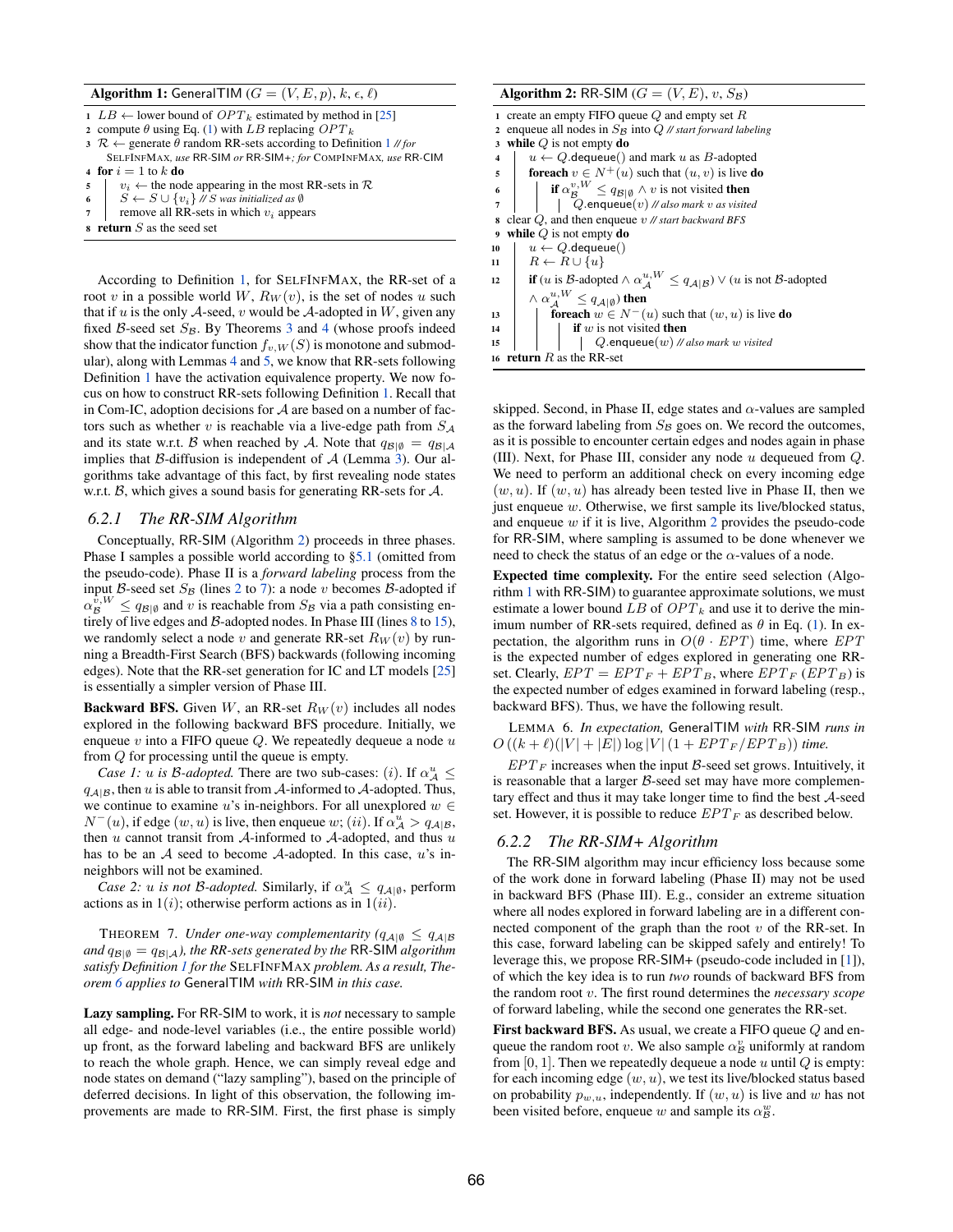Algorithm 3: RR-CIM  $(G = (V, E), v, S_A)$ 

<span id="page-7-7"></span><span id="page-7-6"></span><span id="page-7-5"></span><span id="page-7-4"></span><span id="page-7-3"></span><span id="page-7-2"></span>

|                         | 1 conduct forward labeling on G from $S_A$ , cf. Eq. (2)              |  |  |  |  |
|-------------------------|-----------------------------------------------------------------------|--|--|--|--|
|                         | 2 if v is neither A-suspended or A-potential then                     |  |  |  |  |
| 3                       | <b>return</b> $\emptyset$ as the RR-set                               |  |  |  |  |
| $\overline{\mathbf{4}}$ | Q enqueue(v) // Q initialized as an empty FIFO queue                  |  |  |  |  |
| 5                       | while $Q$ is not empty do                                             |  |  |  |  |
| 6                       | $u \leftarrow Q$ . dequeue()                                          |  |  |  |  |
| 7                       | if $u$ is $A$ -suspended then                                         |  |  |  |  |
| 8                       | <b>if</b> u is $AB$ -diffusible <b>then</b>                           |  |  |  |  |
| 9                       | $R \leftarrow R \cup \{u\}$ // R was initialized as $\emptyset$       |  |  |  |  |
| 10                      | conduct a secondary backward BFS from $u$ via $\beta$                 |  |  |  |  |
|                         | diffusible nodes, and add all explored nodes to $R$                   |  |  |  |  |
| 11                      | else $R \leftarrow R \cup \{u\}$                                      |  |  |  |  |
| 12                      | else if $u$ is $A$ -potential then                                    |  |  |  |  |
| 13                      | <b>if</b> u is $AB$ -diffusible <b>then</b>                           |  |  |  |  |
| 14                      | <b>foreach</b> unvisited $w \in N^-(u)$ s.t. $(w, u)$ live <b>do</b>  |  |  |  |  |
| 15                      | Q enqueue $(w)$ ; // also mark it visited                             |  |  |  |  |
| 16                      | else                                                                  |  |  |  |  |
| 17                      | $S_f \leftarrow$ nodes visited in a secondary forward BFS             |  |  |  |  |
| 18                      | $S_h \leftarrow$ nodes visited in a secondary backward BFS            |  |  |  |  |
| 19                      | $R \leftarrow R \cup \{u\}$ if $S_f \cap S_b$ contains an A-suspended |  |  |  |  |
|                         | node $u_0$                                                            |  |  |  |  |
|                         | 20 <b>return</b> $R$ as the RR-set                                    |  |  |  |  |
|                         |                                                                       |  |  |  |  |

<span id="page-7-11"></span><span id="page-7-10"></span><span id="page-7-9"></span><span id="page-7-8"></span>Let  $T_1$  be the set of all nodes explored. If  $T_1 \cap S_B = \emptyset$ , then none of the *B*-seeds can reach the explored nodes, so that forward labeling can be completely skipped. The above extreme example falls into this case. Otherwise, we run a *residual* forward labeling only from  $T_1 \cap S_B$  along the explored nodes in  $T_1$ : if a node  $u \in$  $T_1 \setminus S_B$  is reachable by some  $s \in T_1 \cap S_B$  via a live-edge path with all *B*-adopted nodes, and  $\alpha_B^{u,W} \le q_{\mathcal{B}|\emptyset}$ , *u* becomes *B*-adopted. Note that it is not guaranteed in theory that this always saves time compared to RR-SIM, since the worst case of RR-SIM+ is that  $T_1\cap$  $S_B = S_B$ , which means that the first round is wasted. However, our experimental results [§7](#page-9-0) indeed show that RR-SIM+ is at least twice faster than RR-SIM on three of the four datasets.

Second backward BFS. This round is largely the same as Phase III in RR-SIM, but there is a subtle difference. Suppose we just dequeued a node *u*. It is possible that there exists an incoming edge (*w, u*) whose status is not determined. This is because we do not enqueue previously visited nodes in BFS. Hence, if in the previous round, *w* is already visited via an out-neighbor other than *u*, (*w, u*) would not be tested. Thus, in the current round we shall test (*w, u*), and decide if *w* belongs to  $R_W(v)$  accordingly. To see RR-SIM+ is equivalent to RR-SIM, it suffices to show that for each node explored in the second backward BFS, its adoption status w.r.t. *B* is the same in both algorithms. We prove this fact in [\[1\]](#page-11-13).

The analysis on expected time complexity is similar: We can show that the expected running time of RR-SIM+ is  $O((k + \ell)(|V| + |E|) \log |V| (1 + EPT_{B1}/EPT_{B2}))$ , where  $EPT_{B1}$  ( $EPT_{B2}$ ) is the expected number of edges explored in the first (resp., second) backward BFS. Compared to RR-SIM,  $EPT_{B2}$  is the same as  $EPT_B$  in RR-SIM, so RR-SIM+ will be faster than RR-SIM if  $EPT_{B1} < EPT_F$ , i.e., if the first backward BFS plus the residual forward labeling *explores fewer edges*, compared to the full orward labeling in RR-SIM.

#### <span id="page-7-0"></span>**6.3 Generating RR-Sets for COMPINEMAX**

In COMPINFMAX, by Definition [1,](#page-5-2) a node *u* belongs to an RRset  $R_W(v)$  iff *v* is not *A*-adopted without any *B*-seed, but turns *A*-adopted when *u* is the only *B*-seed. It turns out that constructing RR-sets for COMPINFMAX following the above definition is significantly more difficult than that for SELFINFMAX. This is because when  $q_{A|\emptyset} \leq q_{A|B}$  and  $q_{B|\emptyset} \leq q_{B|A} = 1$ , *A* and *B* complement each other, and thus a simple forward labeling from the fixed *A*-seed set, without knowing anything about *B*, will not be able to determine the *A* adoption status of all nodes. This is in contrast to SELFINFMAX with one-way complementarity for which *B*-diffusion is fully independent of *A*. Thus, when generating RRsets for COMPINFMAX, we have to determine more complicated status in a forward labeling process from *A*-seeds, as shown below.

Phase I: forward labeling. The nature of COMPINFMAX requires us to identify nodes with the potential to be *A*-adopted with the help of *B*. To this end, we first conduct a forward search from *S<sup>A</sup>* to label the nodes their status of *A*. As in RR-SIM, we also employ lazy sampling. The algorithm first enqueues all *A*-seeds (and labels them *A*-adopted) into a FIFO queue *Q*. Then we repeatedly dequeue a node *u* for processing until *Q* is empty. Let *v* be an outneighbor of *u*. Flip a coin with bias  $p_{u,v}$  to determine if edge  $(u, v)$ is live. If yes, we determine the label of *v* to be one of the following:

<span id="page-7-1"></span>
$$
\begin{cases} \text{$\mathcal{A}$-adopted,} & \text{if $u$ is $\mathcal{A}$-adopted $\wedge$ $\alpha^v_{\mathcal{A}} \leq q_{\mathcal{A}}$} \\ \text{$\mathcal{A}$-rejected,} & \text{if $\alpha^v_{\mathcal{A}} > q_{\mathcal{A}}$} \text{$\mathcal{B}$, regardless of $u$'s status} \\ \text{$\mathcal{A}$-subended,} & \text{if $u$ is $\mathcal{A}$-adopted $\wedge$ $\alpha^v_{\mathcal{A}} \in (q_{\mathcal{A}}$|{\mathcal{B}}, q_{\mathcal{A}}$|{\mathcal{B}}$} \\ \text{$\mathcal{A}$-potential,} & \text{if $u$ is $\mathcal{A}$-subpendicular potential $\wedge$ $\alpha^v_{\mathcal{A}} \leq q_{\mathcal{A}}$|{\mathcal{B}}$} \end{cases} \tag{$2$}
$$

Here, *A*-potential is just a label used for bookkeeping and is not a state. Then node *v* is added to *Q* unless it is *A*-rejected. Note that both *A*-suspended and *A*-potential nodes can turn into *A*-adopted with the complementary effect of *B*. The main difference is an *A*suspended node is informed of *A*, while an *A*-potential is not and the informing action must be triggered by *B*-propagation. Also, unlike a typical BFS, the forward labeling may need to revisit a node: if *u* is *A*-adopted (just dequeued) and *v* is previously labeled *A*-potential, *v* should be "promoted" to *A*-suspended. This occurs when *v* is first reached by a live-edge path through an *A*suspended/potential in-neighbor, but later *v* is reached by a longer path through an *A*-adopted in-neighbor.

To facilitate the second phase, we define additional node labels *AB-diffusible* and *B-diffusible*. Node *v* is *AB*-diffusible if *v* can adopt both  $A$  and  $B$  when  $v$  is informed about both  $A$  and  $B$ ; while *v* is *B*-diffusible if *v* can adopt *B* when it is informed about *B*. Accordingly, the technical conditions for them are given below:

 $\int \mathcal{A}\mathcal{B}\text{-diffusible}, \quad \text{if } \alpha_{\mathcal{A}}^{v} \leq q_{\mathcal{A}|\emptyset} \vee ((q_{\mathcal{A}|\emptyset} < \alpha_{\mathcal{A}}^{v} \leq q_{\mathcal{A}|\mathcal{B}}) \wedge (\alpha_{\mathcal{B}}^{v} \leq q_{\mathcal{B}|\emptyset}))$ *B*-diffusible, if  $\alpha_{\mathcal{B}}^v \le q_{\mathcal{B}|\emptyset} \vee v$  is *A*-adopted as labeled in Eq.[\(2\)](#page-7-1)

Note that these diffusible labels are only based on a node's local state, and they are not limited to the nodes explored in the first phase — some nodes may only be explored in the second phase and they also need to be checked for these diffusible labels.

Phase II: RR-set generation. The second phase features a *primary backward search* from a random root *v*. Also, a number of secondary searches (from certain nodes explored in the primary search) may be necessary to find all nodes qualified for the RR-set. Intuitively, the primary backward search is to locate *A*-suspended nodes *u* via *AB*-diffusible and *A*-potential nodes, since once such a node *u* adopts *B*, it will adopt *A* and then through those *AB*diffusible and *A*-potential nodes, the root *v* will adopt *A* and *B*. Thus such a node *u* can be put into the RR-set of *v*. In addition, if such node *u* is also *AB*-diffusible, then any *B* seed *w* that can activate *u* to adopt *B* via *B*-diffusible nodes can also be put into the RR-set of *v*, and we find such nodes *w* using a secondary backward search from *u* via *B*-diffusible nodes. However, some additional complication may arise during the search process, and we cover all cases in Algorithm [3](#page-7-2) and explain them below.

We first sample a root *v* randomly from *V* . In case *v* is labeled *A*-adopted or *A*-rejected, we simply return *R* as  $\emptyset$  because no *B*seed set can change *v*'s adoption status of *A* (lines [2](#page-7-3) to [3\)](#page-7-4). The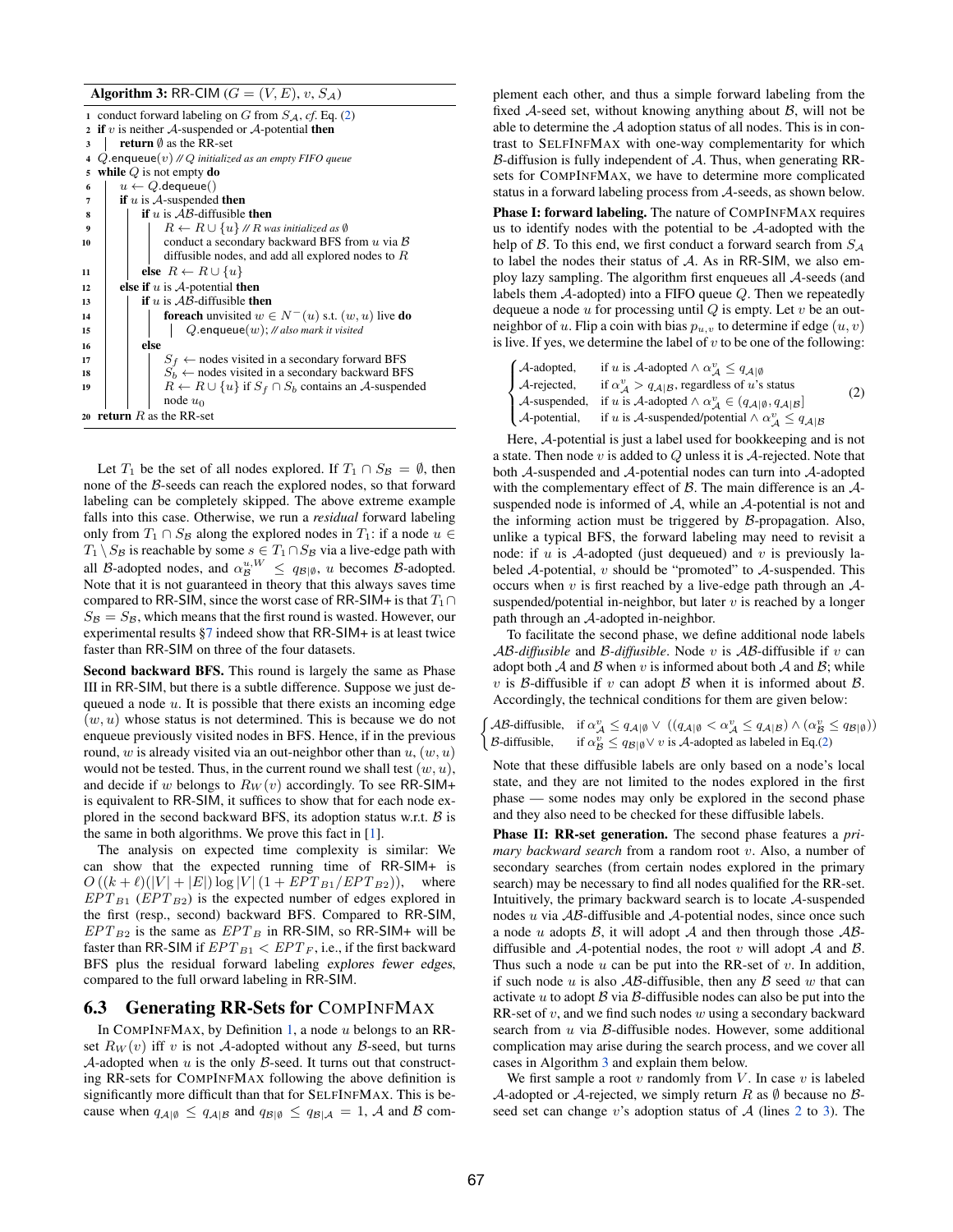

<span id="page-8-1"></span>Figure 3: Case 4 of primary backward search in RR-CIM

primary search then starts. It first enqueues *v* into a FIFO queue *Q*. Now consider a node *u* dequeued from *Q*. Four cases arise.

*Case 1: u is A-suspended and AB-diffusible* (lines [8](#page-7-5) to [10\)](#page-7-6). We add  $u$  to  $R$ . Moreover, any node  $w$  that can propagate  $B$  to  $u$  by itself should also be added to *R*. To find all such *w*'s, we launch a secondary backward BFS from *u* via *B*-diffusible nodes. In particular, we conduct a reverse BFS from *u* to explore all nodes that could reach *u* via *B*-diffusible nodes, and put all of them into set *R*. If this secondary search touches a node *w* that is not *B*-diffusible, we put *w* in *R* but do not further explore the in-neighbors of *w*.

*Case 2: u is A-suspended but not AB-diffusible* (line [11\)](#page-7-7). Add *u* to *R*, but do not initiate a secondary search, because *u* cannot adopt *A* or *B* even if it is informed of both *A* and *B*, and thus the only way to make it adopt *B* is to make it a *B* seed.

*Case 3: u is A-potential and AB-diffusible* (lines [13](#page-7-8) to [15\)](#page-7-9). We enqueue all  $w \in N^-(u)$  such that  $(w, u)$  is live in W and continue without adding *u* to *R*, as *u* cannot even be informed of *A* by *S<sup>A</sup>* alone, and hence cannot propagate  $A$  to  $v$  by itself.

*Case 4: u is A-potential but not AB-diffusible* (lines [16](#page-7-10) to [19\)](#page-7-11). This is the most complicated case that needs a special treatment. In general, we should stop the primary backward search at *u* and try other branches, because *u* is not yet *A*-informed and *u* cannot help in diffusing *A* and *B* even when informed of *A* and *B*. However, there is a special case in which we can still put  $u$  in  $R$  (making *u* a *B*-seed): *u* can reach an *A*-suspended and *AB*-diffusible node  $u_0$  via a *B*-diffusible path such that *u* can activate  $u_0$  in adopting  $\beta$  through this path, and then  $u_0$  can reach back  $u$  via an  $\mathcal{AB}$ diffusible path, such that  $u_0$  can activate *u* in adopting A. E.g., consider Figure [3](#page-8-1) (all edges are live): *a* is an *A*-seed, *u* is *A*-potential but not  $AB$ -diffusible, and  $u_0$  is  $AB$ -diffusible and  $A$ -suspended.

To identify such *u*, we start two secondary BFS from *u*, one traveling forwards, one backwards. The forward search explores all *B*diffusible nodes reachable from  $u$  and puts them in a set  $S_f$ , and stops at a node *w* when *w* is not *B*-diffusible, but also puts *w* in set  $S_f$ . The backward search explores all  $\mathcal{AB}$ -diffusible and  $\mathcal{A}$ potential/suspended/adopted nodes that can reach *u* and puts them in set  $S_b$ . If there is a node  $u_0 \in S_f \cap S_b$  that is *A*-suspended, then we can put *u* into *R*. After this special treatment, we stop exploring the in-neighbors of *u* in the primary search and continue the primary search elsewhere. We have:

THEOREM 8. Suppose that  $q_{\mathcal{A}|\emptyset} \leq q_{\mathcal{A}|\mathcal{B}}$  and  $q_{\mathcal{B}|\emptyset} \leq q_{\mathcal{B}|\mathcal{A}} =$ 1*. The RR-sets generated by the* RR*-*CIM *algorithm satisfies Definition [1](#page-5-2) for the* COMPINFMAX *problem. As a result, Theorem [6](#page-5-7) applies to* GeneralTIM *with* RR*-*CIM *in this case.*

Expected Time Complexity. Both phases of RR-CIM require more computations compared to RR-SIM. First, the number of edges explored in Phase I, namely *EPT <sup>F</sup>* , is larger in RR-CIM, as the forward labeling here needs to continue beyond just *A*-adopted nodes. For Phase II, let  $EPT_{BS}$  be the expected number of edges pointing to nodes in  $R$  and  $EPT_{BO}$  be the expected number of all other edges examined in this phase (including both primary and secondary searches). Thus, we have:

LEMMA 7. *In expectation,* GeneralTIM *with* RR*-*CIM *runs in*  $O\left((k+\ell)(|V|+|E|)\log|V|\left(1+\frac{EPT_{F}+EPT_{BO}}{EPT_{BS}}\right)\right)$  time.

# <span id="page-8-0"></span>6.4 The Sandwich Approximation Strategy

We present the *Sandwich Approximation* (SA) strategy that leads to algorithms with data-dependent approximation factors for SELF-INFMAX and COMPINFMAX in the general mutual complement case of Com-IC ( $q_{\mathcal{A}|\emptyset} \leq q_{\mathcal{A}|\mathcal{B}}$  and  $q_{\mathcal{B}|\emptyset} \leq q_{\mathcal{B}|\mathcal{A}}$ ) when submodularity may *not* hold. In fact, SA can be seen as a general strategy, applicable to any non-submodular maximization problems for which we can find submodular upper or lower bound functions.

Let  $\sigma : 2^V \to \mathbb{R}_{\geq 0}$  be non-submodular. Let  $\mu$  and  $\nu$  be submodular and defined on the same ground set *V* such that  $\mu(S) \leq$  $\sigma(S) \leq \nu(S)$  for all  $S \subseteq V$ . That is,  $\mu(\nu)$  is a lower (resp., upper) bound on  $\sigma$  everywhere. Consider the problem of maximizing  $\sigma$  subject to a cardinality constraint *k*. Notice that if the objective function were  $\mu$  or  $\nu$ , the problem would be approximable within  $1 - 1/e$  (e.g., max-*k*-cover) or  $1 - 1/e - \epsilon$  (e.g., influence maximization) by the greedy algorithm [\[16,](#page-11-1) [21\]](#page-11-16). A natural question is: *Can we leverage the fact that*  $\mu$  *and*  $\nu$  "sandwich"  $\sigma$  to derive an *approximation algorithm for maximizing*  $\sigma$ ? The answer is "yes".

Sandwich Approximation. First, run the greedy algorithm on all three functions. It produces an approximate solution for  $\mu$  and  $\nu$ . Let  $S_\mu$ ,  $S_\sigma$ ,  $S_\nu$  be the solution obtained for  $\mu$ ,  $\sigma$ , and  $\nu$  respectively. Then, select the final solution to  $\sigma$  to be

<span id="page-8-2"></span>
$$
S_{sand} = \underset{S \in \{S_{\mu}, S_{\sigma}, S_{\nu}\}}{\arg \max} \sigma(S). \tag{3}
$$

THEOREM 9. *Sandwich Approximation solution gives:*

$$
\sigma(S_{sand}) \ge \max\left\{\frac{\sigma(S_{\nu})}{\nu(S_{\nu})}, \frac{\mu(S_{\sigma}^{*})}{\sigma(S_{\sigma}^{*})}\right\} \cdot (1 - 1/e) \cdot \sigma(S_{\sigma}^{*}), \quad (4)
$$

where  $S^*_{\sigma}$  is the optimal solution maximizing  $\sigma$  (subject to cardi*nality constraint k).*

**Remarks.** While the factor in Eq. [\(4\)](#page-8-2) involves  $S^*_{\sigma}$ , generally not computable in polynomial time, the first term inside max{.,.}, involves  $S_\mu$  can be computed efficiently and can be of practical value (see Table [4](#page-11-23) in [§7\)](#page-9-0). We emphasize that SA is much more general, not restricted to cardinality constraints. E.g., for a general matroid constraint, simply replace  $1 - 1/e$  with  $1/2$  in [\(4\)](#page-8-2), as the greedy algorithm is a 1*/*2-approximation in this case [\[21\]](#page-11-16). Furthermore, monotonicity is not important, as maximizing general submodular functions can be approximated within a factor of 1*/*2 [\[5\]](#page-11-24), and thus SA applies regardless of monotonicity. On the other hand, the true effectiveness of SA depends on how close  $\nu$  and  $\mu$  are to  $\sigma$ : e.g., a constant function can be a trivial submodular upper bound function but would only yield trivial data-dependent approximation factors. Thus, an interesting question is how to derive  $\nu$  and  $\mu$  that are as close to  $\sigma$  as possible while maintaining submodularity.

SELFINFMAX. GeneralTIM with RR-SIM or RR-SIM+ provides a  $(1 - 1/e - \epsilon)$ -approximate solution with high probability, when  $q_{A|\emptyset} \leq q_{A|\mathcal{B}}$  and  $q_{\mathcal{B}|\emptyset} = q_{\mathcal{B}|\mathcal{A}}$ . When  $q_{\mathcal{B}|\emptyset} < q_{\mathcal{B}|\mathcal{A}}$ , function  $\nu$ (upper bound) can be obtained by increasing  $q_{\mathcal{B}|\emptyset}$  to  $q_{\mathcal{B}|\mathcal{A}}$ , while  $\mu$ (lower bound) can be obtained by decreasing  $q_{\mathcal{B}|\mathcal{A}}$  to  $q_{\mathcal{B}|\emptyset}$ .

**COMPINFMAX.** GeneralTIM with RR-CIM provides a  $(1-1/e$  $\epsilon$ )-approximate solution with high probability, when  $q_{\mathcal{A}|\emptyset} \leq q_{\mathcal{A}|\mathcal{B}}$ and  $q_{\mathcal{B}|\emptyset} \leq q_{\mathcal{B}|\mathcal{A}} = 1$ . When  $q_{\mathcal{B}|\mathcal{A}}$  is not necessarily 1, we obtain an upper bound function by increasing *qB|A* to 1.

THEOREM 10. Suppose  $q_{\mathcal{A}|\emptyset} \leq q_{\mathcal{A}|\mathcal{B}}$  and  $q_{\mathcal{B}|\emptyset} \leq q_{\mathcal{B}|\mathcal{A}}$ . Then, *under the Com-IC model, for any fixed A and B seed sets S<sup>A</sup>* and  $S_B$ ,  $\sigma_A(S_A, S_B)$  *is monotonically increasing w.r.t. any one*  $of$  { $q_{\mathcal{A}|\emptyset}$ *,*  $q_{\mathcal{A}|\mathcal{B}}$ *,*  $q_{\mathcal{B}|\emptyset}$ *,*  $q_{\mathcal{B}|\mathcal{A}}$ } *with other three GAPs fixed, as long as after the increase the parameters are still in*  $\mathbf{Q}^+$ .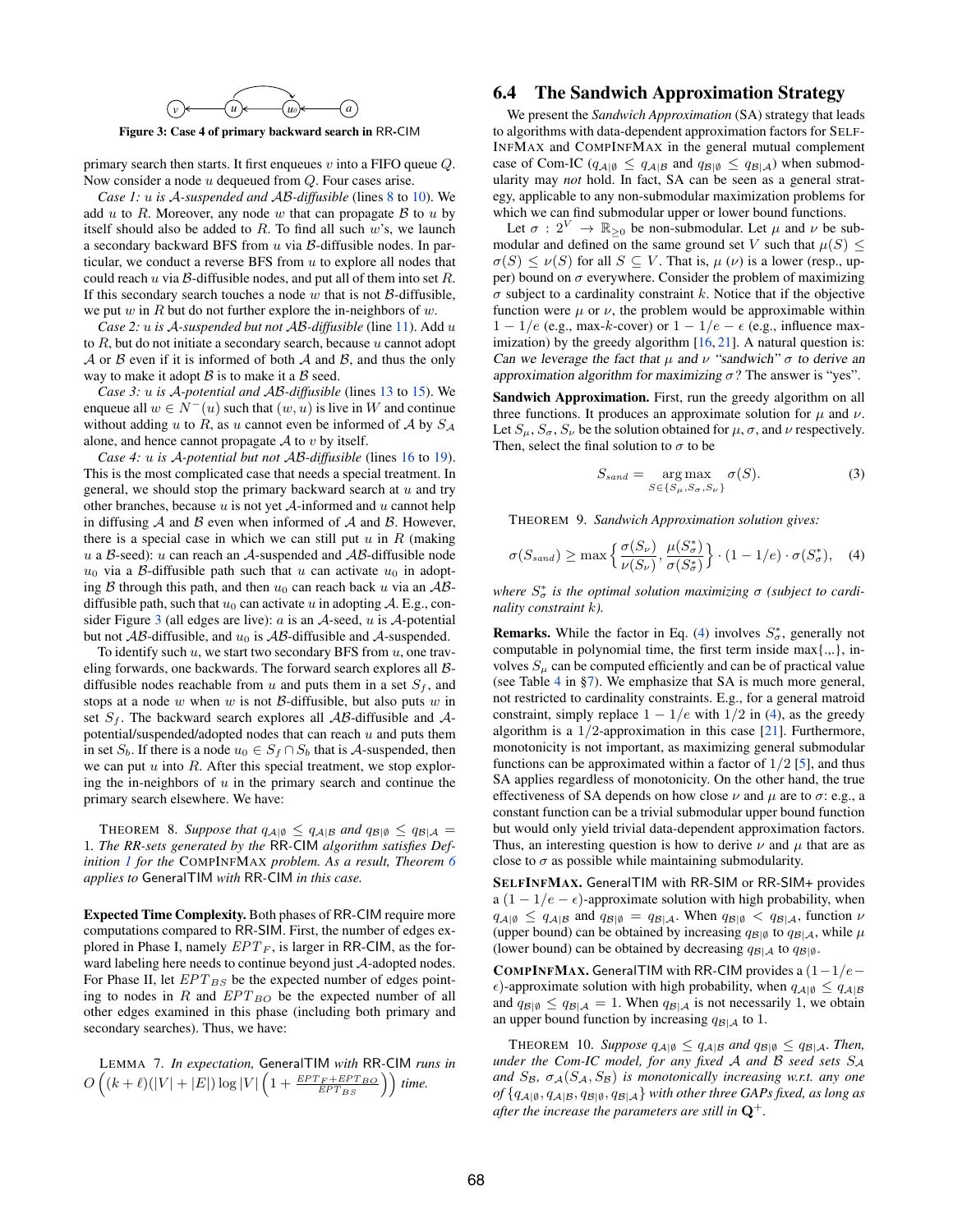<span id="page-9-4"></span>

|                 | Douban-Book | Douban-Movie | Flixster | Last.fm |
|-----------------|-------------|--------------|----------|---------|
| $#$ nodes       | 23.3K       | 34.9K        | 12.9K    | 61 K    |
| $#$ edges       | 141K        | 274K         | 192K     | 584K    |
| avg. out-degree | 6.5         | 7.9          | 14.8     | 9.6     |
| max. out-degree | 1690        | 545          | 189      | 1073    |

Table 1: Statistics of graph data (all directed)

Putting it all together, the final algorithm for SELFINFMAX is GeneralTIM with RR-SIM/RR-SIM+ and SA. Similarly, the final algorithm for COMPINFMAX is Algorithm [1](#page-6-0) with RR-CIM and SA. It is important to see how useful and effective SA is in practice. We address this question head on in [§7,](#page-9-0) where we "stress test" the idea behind SA. Intuitively, if the GAPs are such that  $q_{\mathcal{B}|\emptyset}$  and  $q_{\mathcal{B}|\mathcal{A}}$  are close, the upper and lower bounds ( $\nu$  and  $\mu$ ) obtained for SELF-INFMAX can be expected to be quite close to  $\sigma$ . Similarly, when  $q_{B|A}$  is close to 1, the corresponding upper bound for COMPINF-MAX should be quite close to  $\sigma$ . We consider settings where  $q_{\mathcal{B}|\emptyset}$ and  $q_{\mathcal{B}|A}$  are separated apart and similarly  $q_{\mathcal{B}|A}$  is not close to 1 and measure the effectiveness of SA (see Table [4\)](#page-11-23).

# <span id="page-9-0"></span>7. EXPERIMENTS

We perform extensive experiments on three real-world social networks. We first present results with synthetic GAPs ([§7.1\)](#page-9-1); then we propose a method for learning GAPs using action log data  $(\S7.2)$ , and conduct experiments using learnt GAPs  $(\S7.3)$ .

Datasets. Flixster is collected from a social movie site and we extract a strongly connected component. Douban is collected from a Chinese social network [\[26\]](#page-11-25), where users rate books, movies, music, etc. We crawl all movie & book ratings of the users in the graph, and derive two datasets from book and movie ratings: Douban-Book and Douban-Movie. Last.fm is taken from the popular music website with social networking features. Table [1](#page-9-4) presents basic stats of the datasets. For all graphs, we learn influence probabilities on edges using the method proposed in [\[13\]](#page-11-26), which is widely adopted in prior work [\[9\]](#page-11-0). Links in Flixster and Last.fm networks are undirected, and we direct them in both directions. Links in Douban network are derived from follower-followee relationships and in our dataset, there is an edge from *u* to *v* if *v* follows *u* on Douban.

#### <span id="page-9-1"></span>7.1 Experiments with Synthetic GAPs

We first evaluate our proposed algorithms using synthetic GAPs. We compare with two intuitive baselines: (*i*) VanillaIC: It selects *k* seeds using TIM algorithm [\[25\]](#page-11-12) under the classic IC model, essentially ignoring the other product and the NLA in Com-IC model; ( $ii$ ) Copying: For SELFINFMAX, it simply selects the top- $k$   $\beta$ seeds to be *A*-seeds and vice versa for COMPINFMAX.

In SELFINFMAX, we set  $q_{A|B} = q_{B|A} = 0.75, q_{B|B} = 0.5$ , and  $q_{A|\emptyset}$  is set to 0.1, 0.3, 0.5, which represent strong, moderate, and low complementarity. In COMPINFMAX, we set  $q_{\mathcal{A}|\emptyset} = 0.1$ ,  $q_{A|B} = q_{B|A} = 0.9$ , such that the room for *B* to complement *A* is sufficiently large to distinguish between algorithms. We vary  $q_{B|\emptyset}$ to be 0*.*1, 0*.*5, and 0*.*8.

Lots of possibilities exist for setting the opposite seed set, i.e., *B*-seeds for SELFINFMAX and *A*-seeds for COMPINFMAX. We test three representative cases: (1) randomly selecting 100 nodes – this models our complete lack of knowledge; (2) running VanillaIC and selecting the top-100 nodes – this models a situation where we assume the advertiser might use an advanced algorithm such as TIM to target highly influential users; (3) running VanillaIC and selecting the 101st to 200th nodes – this models a situation where we assume those seeds are moderately influential.

Table [2](#page-10-0) shows the percentage improvement of our algorithms over the two baselines, for the case of selecting the 101st to 200th nodes of VanillaIC as the fixed opposite seed set (two other cases

<span id="page-9-5"></span>

| A                   |                         | $q_{\mathcal{A} \emptyset}$ | $q_{A B}$ | $q_{\mathcal{B} \emptyset}$ | $q_{\mathcal{B} \mathcal{A}}$ |
|---------------------|-------------------------|-----------------------------|-----------|-----------------------------|-------------------------------|
| Monster Inc.        | <b>Shrek</b>            | .88                         | .92       | .92                         | .96                           |
| Gone in 60 Seconds  | Armageddon              | .63                         | .77       | .67                         | .82                           |
| Prisoner of Azkaban | What a Girl Wants       | .85                         | .84       | .66                         | .67                           |
| Shrek               | <b>Fast and Furious</b> | .92                         | .94       | .80                         | .79                           |

Table 3: Selected GAPs learned for movies from Flixster

are discussed in [\[1\]](#page-11-13)). As can be seen, GeneralTIM performs consistently better than both baselines, and in many cases by a large margin. Furthermore, our algorithms are especially effective when the opposite fixed seed set (*B*-seeds for SELFINFMAX and *A*-seeds for COMPINFMAX) are not optimally selected. This is especially true in real-world scenarios where the other product is released first and there are spontaneous early adopters.

Also, in our model the influence probabilities on edges are assumed independent of the product; without this assumption Copying and VanillaIC would perform even more poorly. If we additionally assume that the GAPs are user-dependent, VanillaIC would deteriorate further. In contrast, our GeneralTIM and RR-set generation algorithms can be easily adapted to both these scenarios.

# <span id="page-9-2"></span>7.2 Learning GAPs from Real Data

Finding Signals from Data. For Flixster and Douban, we learn GAPs from timestamped rating data, which can be viewed as action logs. Each entry is a quadruple (*u, i, a, tu,i,a*), indicating user *u* performed action *a* on item *i* at time  $t_{u,i,a}$ . We count a rating quadruple as one *adoption action* and one *informing action*: if someone rated an item, she must have been informed of it first, as we assume only adopters rate items. A key challenge is how to find actions that can be mapped to informing events that do not lead to adoptions. Fortunately, there are special ratings providing such signals in Flixster and Douban. The former allows users to indicate if they "want to see" a movie, or are "not interested" in one. We map both signals to the actions of a user being informed of a movie. The latter allows users to put items into a wish list. Thus, if a book/movie is in a user's wish list, we treat it as an *informing action*. For Douban, we separate actions on books and movies to derive two datasets: Douban-Book and Douban-Movie.

Learning Method. Consider two items *A* and *B* in an action log. Let  $R_A$  and  $I_A$  be the set of users who rated  $A$  and who were informed of *A*, respectively. Clearly,  $R_A \subseteq I_A$ . Thus,  $q_{A|\emptyset} =$  $|R_{\mathcal{A}} \setminus R_{\mathcal{B}\prec_{rate} \mathcal{A}}| / |I_{\mathcal{A}} \setminus R_{\mathcal{B}\prec_{inform} \mathcal{A}}|$ , where  $R_{\mathcal{B}\prec_{rate} \mathcal{A}}$  is the set of users who rated both items with *B* rated first, and  $R_{\mathcal{B}\prec_{\text{inform}}\mathcal{A}}$ is the set of users who rated *B* before being informed of *A*. Next, *q*<sub>*A*|*B*</sub> is computed as follows: $q_{A|B} = |R_{B \prec_{rate} A}| / |R_{B \prec_{inform} A}|$ . Similarly,  $q_{\mathcal{B}|\emptyset}$  and  $q_{\mathcal{B}|\mathcal{A}}$  can be computed in a symmetric way.

Table [3](#page-9-5) presents the GAPs learned for a few pairs of popular movies in Flixster dataset. More examples, including those in Douban-Book and Douban-Movie and 95%-confidence intervals of those estimates, can be found in [\[1\]](#page-11-13).

## <span id="page-9-3"></span>7.3 Experiments with Learned GAPs

Baselines. We compare GeneralTIM with several baselines commonly used in the literature: HighDegree: choose the *k* highest outdegree nodes as seeds; PageRank: choose the *k* nodes with highest PageRank score; Random: choose *k* seeds uniformly at random. We also include the Greedy algorithm [\[16\]](#page-11-1) with 10K iterations of MC simulations to compute influence spread for the Com-IC diffusion processes. VanillaIC and Copying are omitted as the results are similar to those in [§7.1](#page-9-1) (when the GAPs are close to each other).

Parameters. The following pairs of items are tested:

*•* Douban-Book: *The Unbearable Lightness of Being* as *A* and *Norwegian Wood* as *B*, and Q = *{*0*.*75*,* 0*.*85*,* 0*.*92*,* 0*.*97*}*.

• Douban-Movie: *Fight Club* as *A* and *Se7en* as *B*, and  $Q =$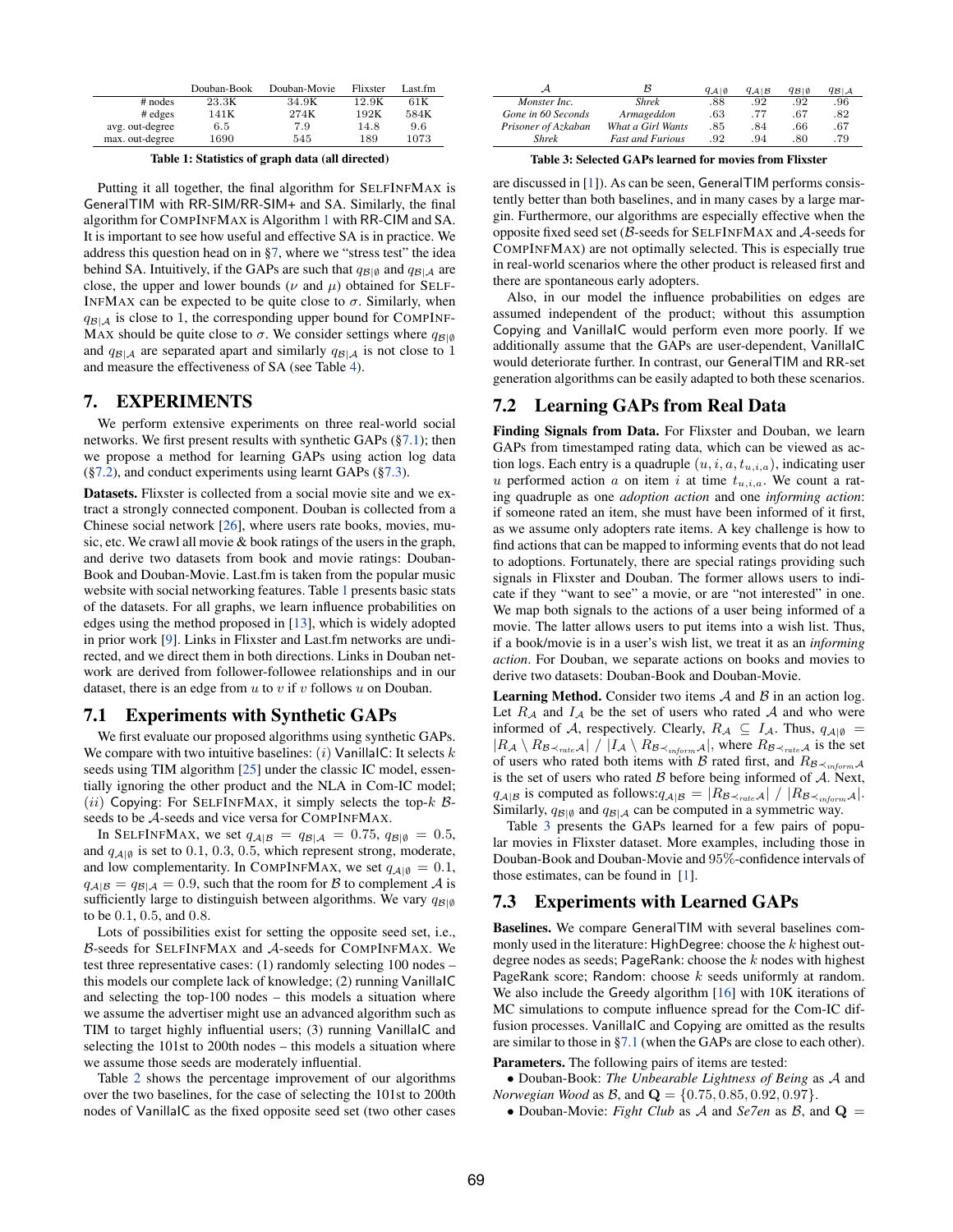<span id="page-10-1"></span><span id="page-10-0"></span>

<span id="page-10-2"></span>Figure 4: *A*-Spread vs. *|SA|* for SELFINFMAX (RR – GeneralTIM with RR-SIM+, Page – PageRank; Deg – High-Degree, Rand – Random)







*{*0*.*84*,* 0*.*89*,* 0*.*89*,* 0*.*95*}*.

*•* Flixster: *Monster Inc* as *A* and *Shrek* as *B*.

*•* Last.fm: There is no signal in the data to indicate informing events, so the learning method in [§7.2](#page-9-2) is not applicable. As a result, we use synthetic Q = *{*0*.*5*,* 0*.*75*,* 0*.*5*,* 0*.*75*}*.

In all four datasets, *A* and *B* are mutually complementary, for which self/cross-submodularity does not hold ([§5\)](#page-3-0). Hence, Sandwich Approximation (SA) are used by default for GeneralTIM and Greedy [\[16\]](#page-11-1). Unless otherwise stated,  $k = 50$ . For GeneralTIM,  $\ell = 1$  so that a success probability of  $1 - 1/|V|$  is ensured [\[25\]](#page-11-12). In SELFINFMAX (resp. COMPINFMAX), the input *B*-seeds (resp. *A*-seeds) are chosen to be the 101st to 200th seeds selected by VanillaIC. We set  $\epsilon = 0.5$ , which is chosen to achieve a balance between efficiency (running time) and effectiveness (seed set quality). We empirically validate that influence spread is *almost completely unaffected* when  $\epsilon$  varies from 0.1 to 1 [\[1\]](#page-11-13).

Algorithms are implemented in C++ and compiled using g++ O3 optimization. We run experiments on an openSUSE Linux server with 2.93GHz CPUs and 128GB RAM.

Quality of Seeds. The quality of seeds is measured by the influence spread or boost achieved. We evaluate the spread of seed sets computed by all algorithms by MC simulations with 10K iterations for fair comparison. As can be seen from Figures [4](#page-10-1) and [5,](#page-10-2) our RR-set algorithms are consistently the best in almost all test cases, often leading by a significant margin. The results of Greedy are omitted, since the spread it achieves is almost identical to GeneralTIM, matching the observations in prior work [\[25\]](#page-11-12). RR-SIM results are identical to RR-SIM+, and thus also omitted.

For SELFINFMAX, GeneralTIM with RR-SIM+ is 13%, 2*.*7%, 100%, and 13% better than the next best algorithm on Douban-Book, Douban-Movie, Flixster and Last.fm respectively, while for COMPINFMAX, GeneralTIM with RR-CIM is 31%, 31%, 122%, and 51% better. The boost in *A*-spread provided by *B*-seeds (GeneralTIM with RR-CIM) is at least  $6\%$  to  $15\%$  of the origi-

<span id="page-10-3"></span>

nal *A*-spread by *S<sup>A</sup>* only. HighDegree performs well, especially in graphs with many nodes having large out-degrees (Douban-Movie, Last.fm), while PageRank produces good quality seeds only on Last.fm. Random is consistently the worst. The performances of baselines are generally consistent with observations in prior works [\[10,](#page-11-14) [11,](#page-11-15) [25\]](#page-11-12) albeit for different diffusion models.

Running Time and Scalability. We compare the running time of GeneralTIM to Greedy, shown in Figure  $6(a)$  $6(a)$ . As can be seen, for SELFINFMAX, GeneralTIM with RR-SIM, RR-SIM+ is about *two to three orders of magnitude* faster than Greedy; for COMPINF-MAX, GeneralTIM with RR-CIM is also about *two orders of magnitude* faster than Greedy. In addition, we observe that RR-SIM+ is 12, 8, 7, and 2 times as fast as RR-SIM on Douban-Book, Douban-Movie, Flixster, and Last.fm respectively. The running time of HighDegree, PageRank, and Random baselines are omitted since they are typically very efficient [\[9–](#page-11-0)[11\]](#page-11-15).

We then use larger synthetic networks to test the scalability of GeneralTIM with our RR-set generation algorithms. We generate power-law random graphs of 0.2, 0.4, ..., up to 1 million nodes with a power-law degree exponent of 2.16 [\[10\]](#page-11-14). These graphs have an average degree of about 5. We use the GPAs from Flixster. We can see that GeneralTIM with RR-SIM+ within 6.2 hours for the 1-million node graph, and its running time grows linearly in graph